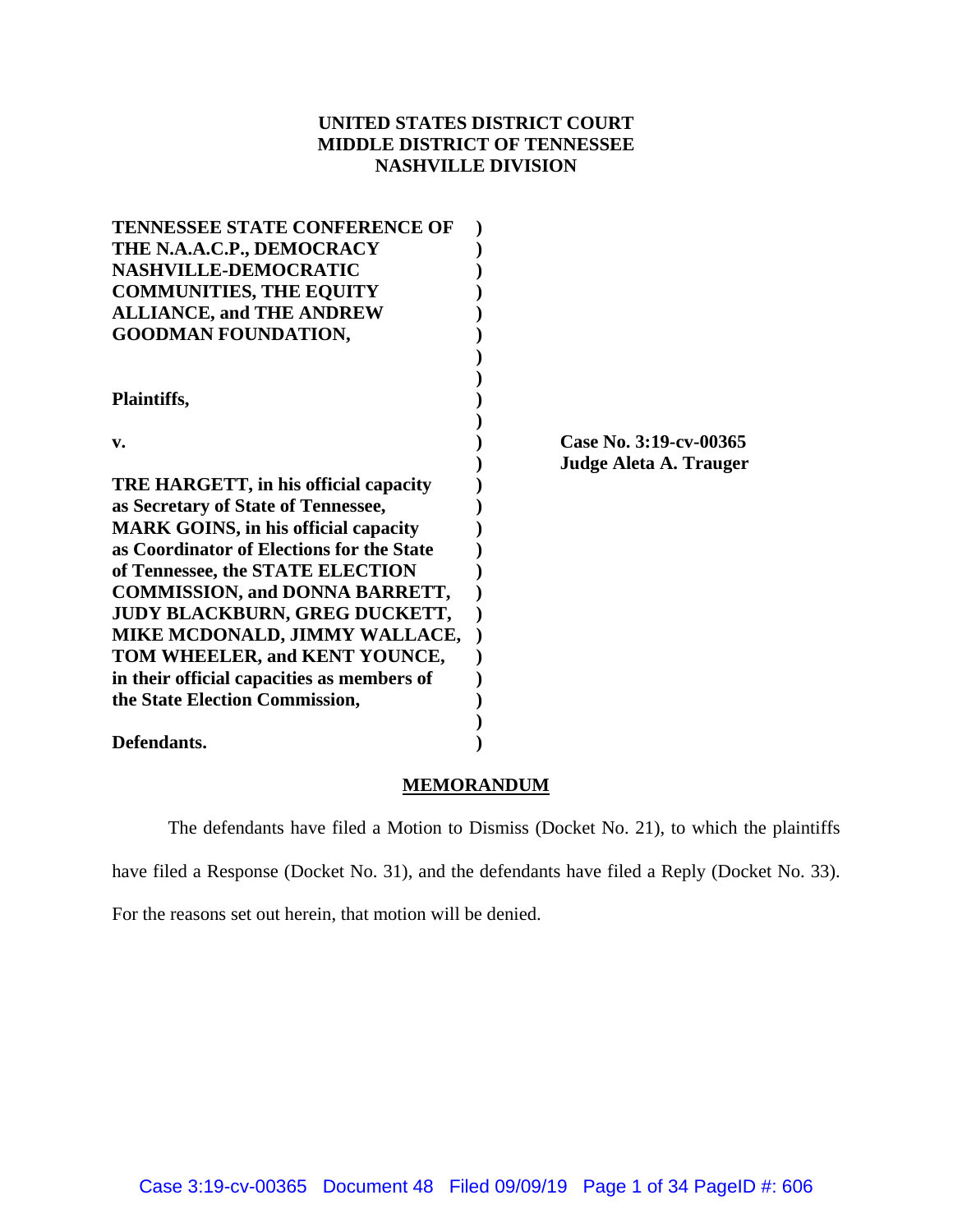## **I. BACKGROUND AND PROCEDURAL HISTORY1**

## **A. Voting in Tennessee**

 Tennessee relies on popular elections to select (or, in a few cases, decide whether or not to retain) many of the state's most important state, local, and federal officials. *E.g.*, U.S. Const. art. I, § 2, cl. 1 (U.S. Representatives); U.S. Const. amend. XVII (U.S. Senators); Tenn. Const. art. II, § 7 (state legislators); Tenn. Const. art. III, § 2 (Governor); Tenn. Const. art. VI, § 3 (state appellate judges); Tenn. Const. art. VI, § 4 (circuit and chancery court judges); Tenn. Code Ann. § 2-15-101 (presidential electors); Tenn. Code Ann. § 5-6-102 (county mayors); Tenn. Code Ann. § 6-3-101(a) (aldermen); Tenn. Code Ann. § 6-20-201(a)(3) (city mayors); Tenn. Code Ann. § 6-31-101(a) (city council members); Tenn. Code Ann. § 16-18-201 (city judges); Tenn. Code Ann. § 49-2-201(a)(1) (local board of education members). Sometimes, Tennessee voters directly change state or local laws via ballot measures. *See, e.g.*, Tenn. Const. art. XI, § 3 (constitutional amendment); Tenn. Const. art. XI, § 9 (municipal home rule); Tenn. Code Ann. § 6-51-105(a) (municipal annexation); Tenn. Code Ann. § 6-51-201(a) (contraction of municipal boundaries); Tenn. Code Ann. § 6-51-403(b) (merger of municipalities); Tenn. Code Ann. § 6- 52-202 (abolition of municipal charter); Tenn. Code Ann. § 7-2-106(a) (consolidation of metropolitan government); Tenn. Code Ann. § 49-2-501(a)(2) (abolition of special school district); Metro. Gov't of Nashville & Davidson Cty, Tenn., Charter § 19.01 (charter amendment). But, unfortunately, not all Tennesseans vote. Some do not vote because they choose not to, or they forget, or they do not even think about it. Some Tennesseans do not vote because they do not meet the state's requirements for "qualified voters," due to their age, their citizenship status, or their "infamy" based on a past felony conviction from which they have not

<sup>&</sup>lt;sup>1</sup> Except where otherwise indicated, these facts are taken from the plaintiffs' Complaint (Docket No. 1) and are taken as true for the purposes of Rule 12(b).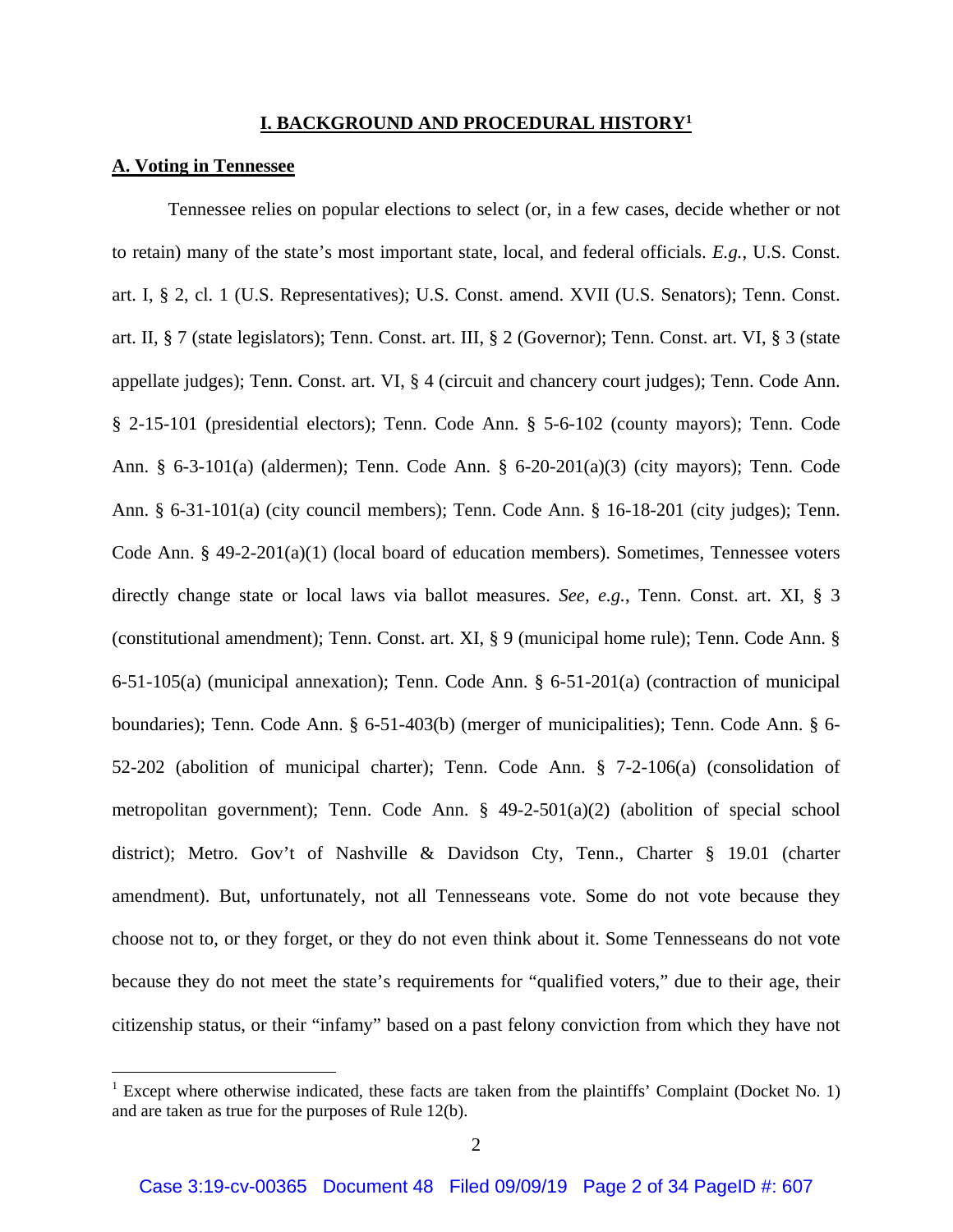had their voting rights restored. *See* Tenn. Code Ann. §§ 2-2-102, 40-20-112, 40-29-202(a). In any given election, however, there are some Tennesseans who are qualified to vote and would like to do so, but who cannot, because "[o]nly qualified voters *who are registered* . . . may vote at elections in Tennessee." Tenn. Code Ann. § 2-1-105 (emphasis added).

The only way to be "registered under" the state's voter registration system is if one "applies to register" with the appropriate county election commission. Tenn. Code Ann. § 2-2- 104(1); *see* Tenn. Code Ann. §§ 2-2-101(2), 2-2-303. A person applying to register must complete a form, on which she provides certain information that establishes her identity and qualifications as a voter. The Tennessee General Assembly requires that the form contain the person's name, sex, address of legal residence, mailing address if different from residential address, social security number, date and place of birth, citizenship status, prior place of voter registration, history of felony convictions, and a declaration of permanent residency. Tenn. Code Ann. § 2-2-116. The application can be completed in person at the office of the county election commission or at a number of other state and local government offices that Tennessee or the county has directed to accept applications and transmit them to the commission. Tenn. Code Ann. §§ 2-2-108(a)(1), 2-2-111(a), 2-2-201, 2-2-202. In addition to in-person registration, Tennessee has an online voter registration system, *see* Tenn. Code Ann. § 2-2-112, and allows registration by mail, *see* Tenn. Code Ann. § 2-2-115(a). Unless a prospective voter applies to register at least thirty days before an election day, the voter will not appear on the voter rolls for that election. Tenn. Code Ann. § 2-2-109(a).

A number of organizations and individuals, recognizing that a lack of registration is the only legal obstacle preventing many Tennesseans from voting, engage in activities intended to assist unregistered qualified voters in filing registration applications. Some of those efforts are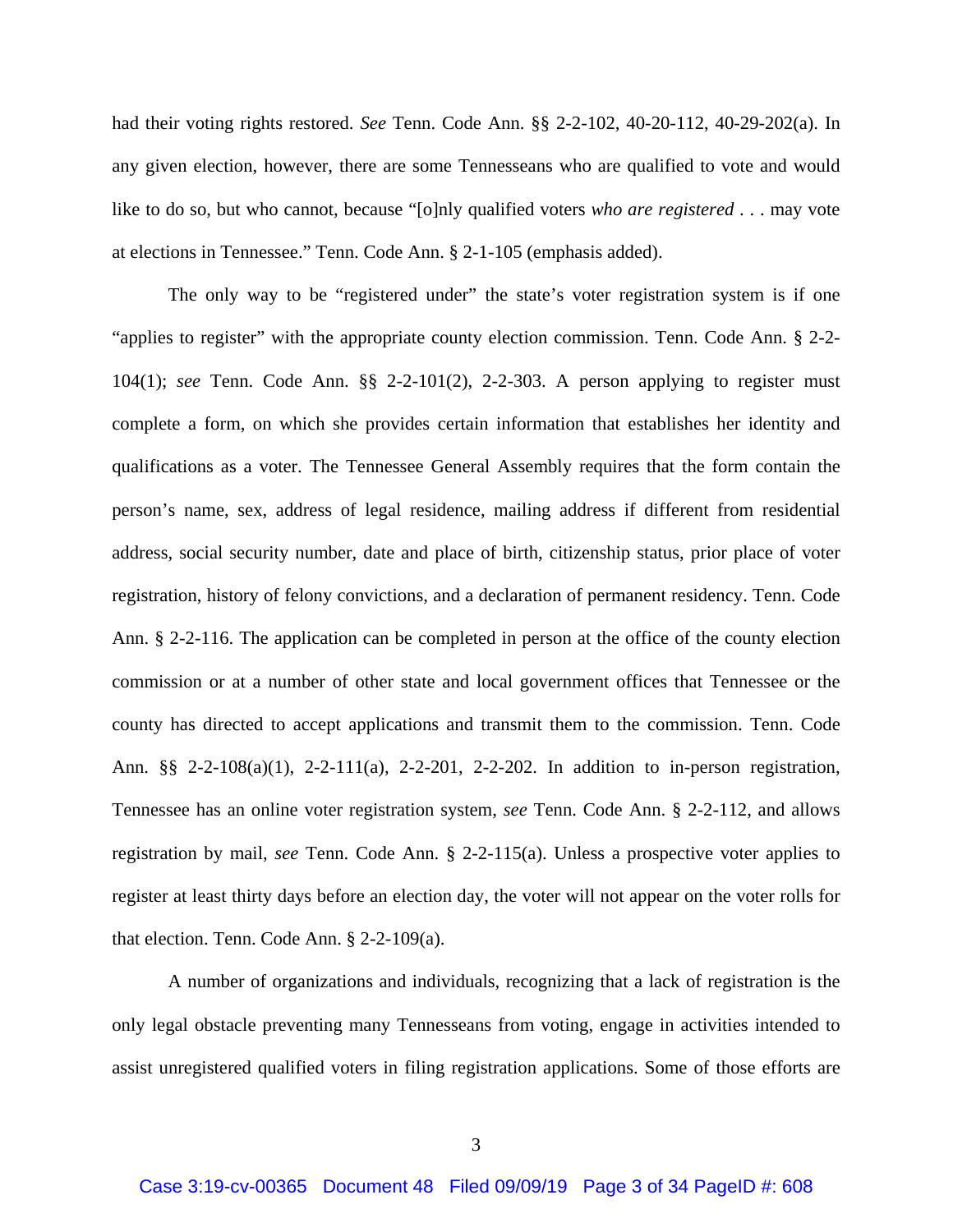small and informal, between friends, family, neighbors, and coworkers. Other efforts to assist in voter registration are larger and directed at the broader public, such as the operation of voter registration desks at schools, community centers, concerts, and other locations frequented by unregistered prospective voters. These efforts historically have involved collecting paper registration forms, although modern technology also allows organizations to assist voters in registering electronically.

Despite those formal and informal efforts to boost registration, the number of registered voters in Tennessee still lags far behind the number of qualified voters. Data compiled by the Pew Charitable Trusts suggests that Tennessee has a voter registration rate of 78.57%, among the worst in the nation. (Docket No. 1  $\P$  31.) That rate is even lower in low-income communities and communities with more racial and ethnic minorities. (*Id.* ¶ 32.) According to U.S. Census Bureau data, people of color and individuals between the ages of 18 and 29 report disproportionately that they are not registered to vote because they do not know how. (*Id.* ¶ 33.)

Voter registration drives are not without risk. For example, it is at least possible that an individual or organization could collect voter registration applications and either never turn them in or turn them in only after waiting an unreasonable period of time, causing people not to be registered in elections in which they wish to participate. A voter registration drive might also collect applications that are incomplete or incorrectly filled out—although, of course, registration applicants could also fill out forms incorrectly on their own, without the assistance of a voter registration drive. In light of the supposed dangers associated with improperly performed voter registration drives, the Tennessee General Assembly, on April 29, 2019, enacted several new provisions governing the operation of drives in the state. ELECTION OFFENSES, 2019 Tenn. Laws Pub. ch. 250 (H.B. 1079) (hereinafter, the "Act"). On May 2, 2019, Governor Bill Lee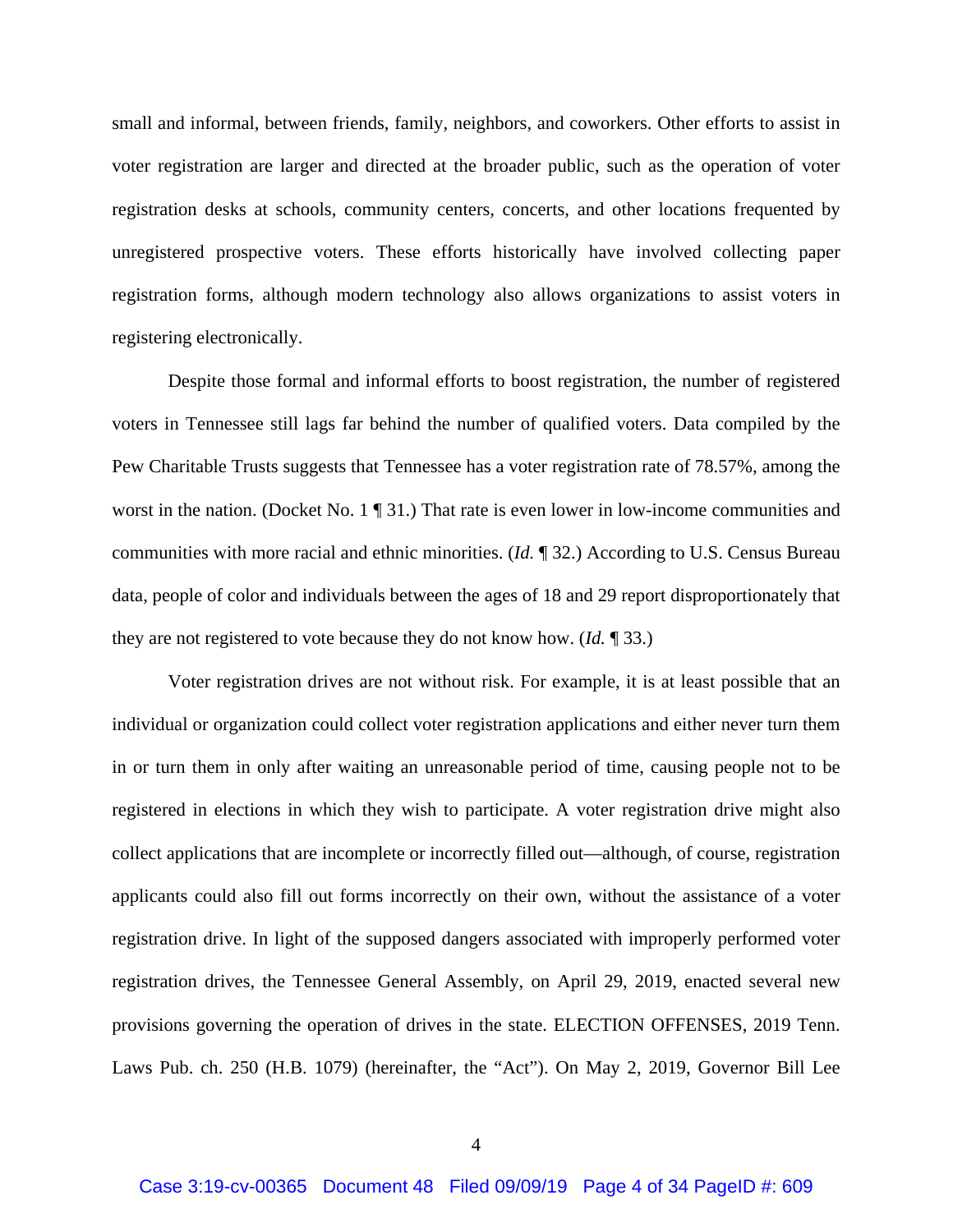signed the Act into law, and its provisions are slated to "take effect" on October 1, 2019. 2019 Tenn. Laws Pub. ch. 250, § 9.

## **B. The Act2**

## *1. Scope*

The Act leaves in place the preexisting state and local government structures for voter registration and does not purport to govern every situation in which one person helps another register to vote. The first few of its requirements, which govern how voter registration drives can be performed, mostly apply to private organizations or individuals who operate voter registration drives in which they "attempt[] to collect voter registration applications of one hundred (100) or more people." Tenn. Code Ann.  $\S$  2-2-142(a).<sup>3</sup> These requirements include an exception for "individuals who are not paid to collect voter registration applications or . . . organizations that are not paid to collect voter registration applications and that use only unpaid volunteers to collect voter registration applications." Tenn. Code Ann. § 2-2-142(g). An organization is also excepted if it is the "designee" of the county election commission for the purposes of operating certain county-supervised voter registration activities. Tenn. Code Ann. § 2-2-142(a). The Act then establishes a system of potential monetary penalties for entities covered by the new requirements. Tenn. Code Ann. § 2-2-143. The State Election Commission is empowered to engage in rulemaking in furtherance of the penalty provisions, but rulemaking is permissive,

 $2$  Several key provisions of the Act contain ambiguities that, the plaintiffs argue, pose significant constitutional problems of their own. The ambiguities identified by the plaintiffs are discussed later in this opinion. For ease of discussion, the court's summary of the Act's provisions may ignore a few ambiguities for the sake of providing a general picture of the structure of the Act.

 $3$  For ease of reading, the court will cite the Act using the section designations that it will have when included in the Tennessee Code Annotated.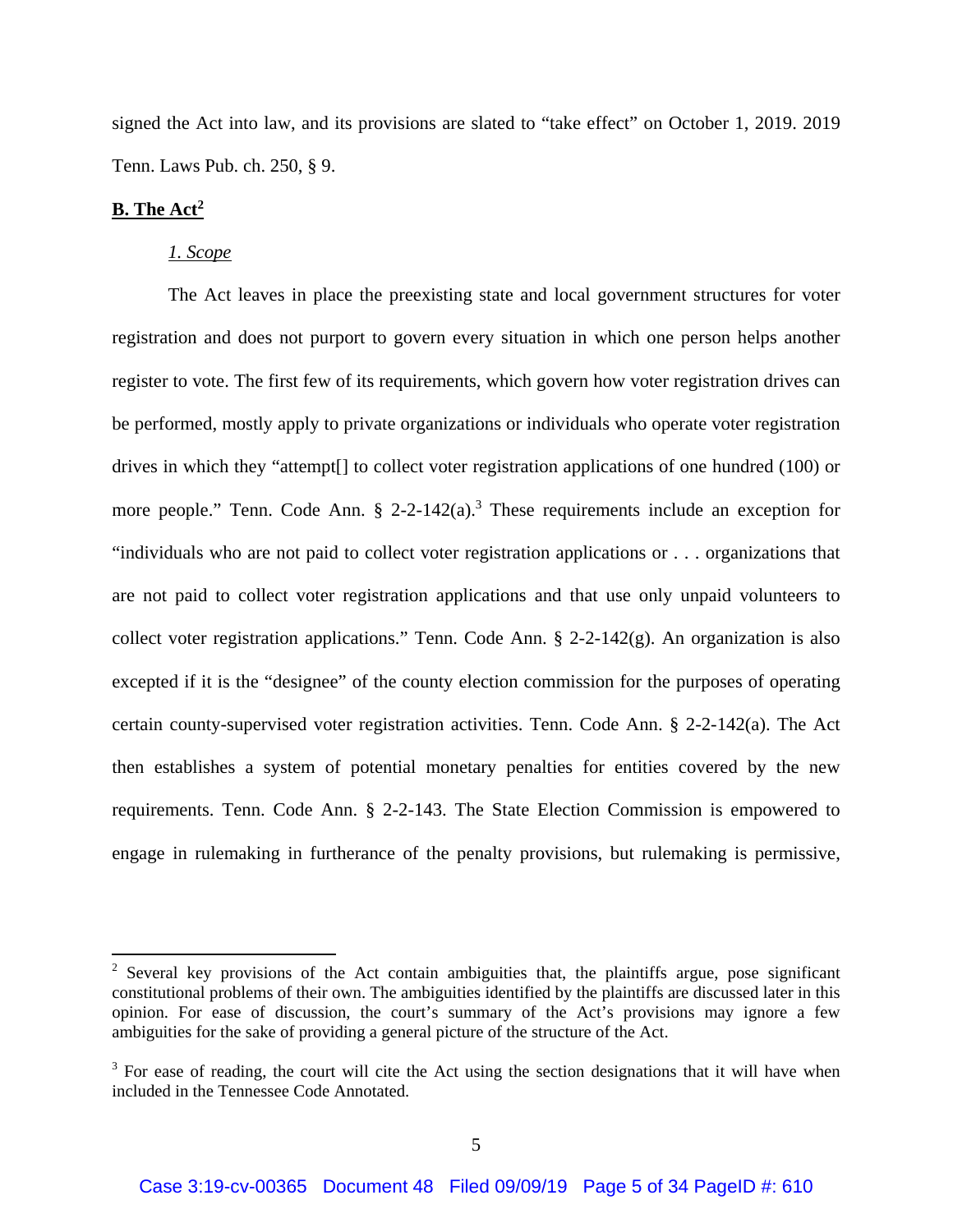rather than mandatory, and there is no language delaying the Act's requirements until rulemaking takes place. Tenn. Code Ann. § 2-2-143(f).

The Act next sets forth several ethics and conflict-of-interest requirements related to procurement of voting systems, *see* Tenn. Code Ann. § 2-9-118, none of which are at issue in this case.

Finally, the Act imposes a number of requirements on organizations that communicate to the public about voter registration, including, in particular, parties that operate websites that either facilitate voter registration or allow voters to look up individual voter registration information. These requirements, unlike some of the registration drive requirements, apply no matter how many voters, if any, the party attempts to register. *See* Tenn. Code Ann. § 2-2-145. This portion of the Act does not contain any express language empowering the State Election Commission or any other administrative body to engage in rulemaking related to its terms.

## *2. Provisions at Issue in this Case.*

 **a. Pre-Drive Reporting Requirements.** The Act requires prior registration, with the state's Coordinator of Elections, by private organizations and individuals planning voter registration drives intended to exceed the 100-applicant mark if they do not qualify for one of the exceptions discussed above. Tenn. Code Ann. § 2-2-142(a). Specifically, the organization or individual must, "[p]rior to conducting"<sup>4</sup> the registration drive,

(A) Provide the coordinator of elections with the name, address, and contact phone number of the person conducting the voter registration drive or the names, addresses, and contact phone numbers of the officers of the organization conducting the voter registration drive;

(B) Provide the names of the county or counties in which the voter registration drives will be held; . . . [and]

<sup>&</sup>lt;sup>4</sup> The Act does not specify a particular amount of time prior to the drive by which a party must register.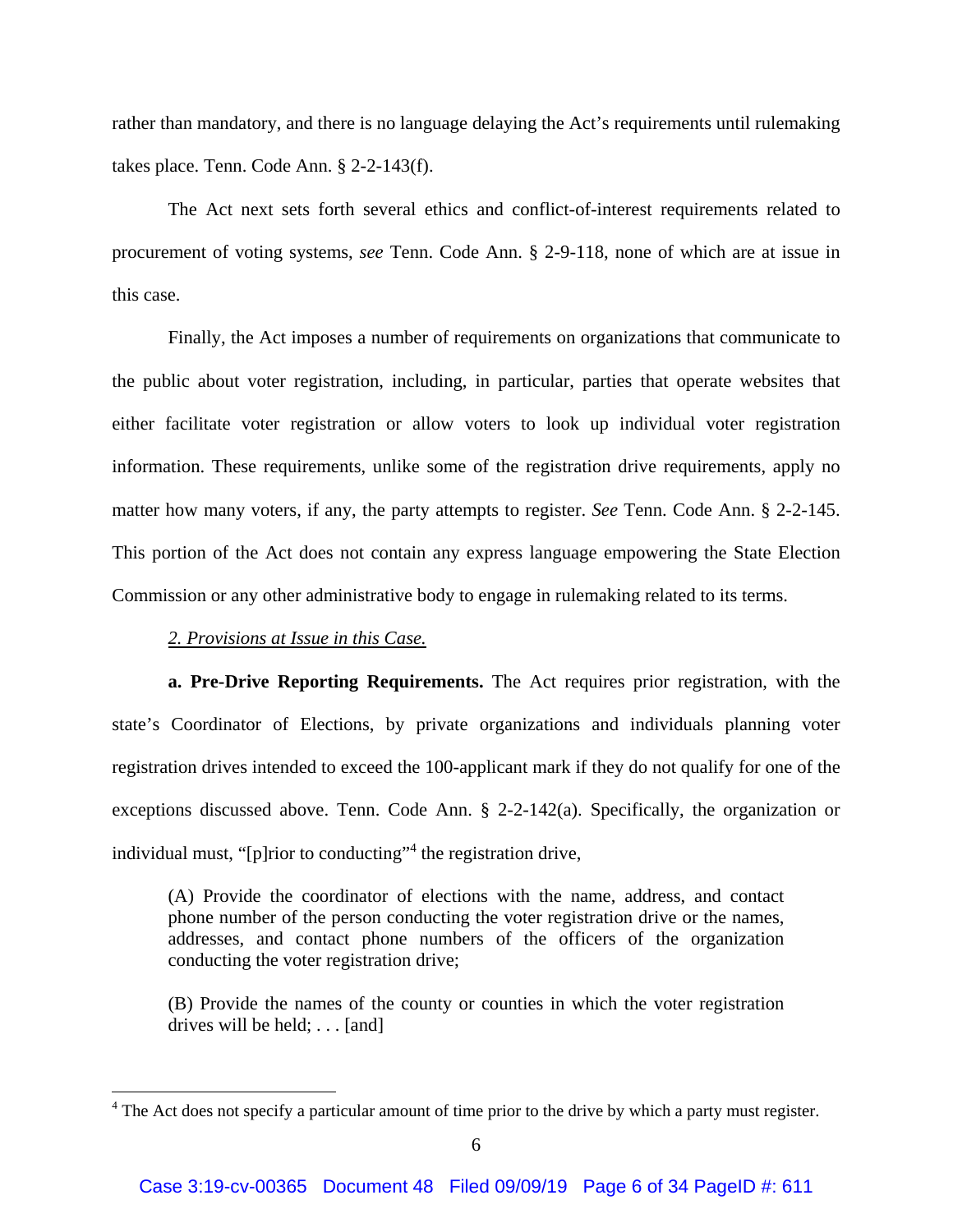(D) File a sworn statement stating that the person or organization shall obey all state laws and procedures regarding the registration of voters . . . .

Tenn. Code Ann. § 2-2-142(a)(1). Violation of any of those requirements, if done "intentionally or knowingly," is a Class A misdemeanor, and "each violation constitutes a separate offense." Tenn. Code Ann. § 2-2-142(f).

 **b. Mandatory Government-Administered Training.** Individuals and organizations subject to the reporting requirement are also required to receive voter registration training from the State of Tennessee. Before conducting the drive, the individual or organization must

(C) Complete training, which is administered by the coordinator of elections, on the laws and procedures governing the voter registration process; . . . [and]

(E) Ensure that individuals, whether volunteer or paid, who conduct voter registration drives for an organization have completed the training administered by the coordinator of elections . . . .

Tenn. Code Ann. § 2-2-142(a)(1). The Coordinator of Elections is forbidden from charging a fee for the training and required to "offer the training online." Tenn. Code Ann. § 2-2-142(e). As with the reporting requirements, violation of the training requirement, if done "intentionally or knowingly," is a Class A misdemeanor, and "each violation constitutes a separate offense." Tenn. Code Ann. § 2-2-142(f).

**c. 10-day Mandatory Application Turn-In***.* The Act requires any person or organization that performs a voter registration drive for which registration was required to "deliver or mail completed voter registration forms within ten (10) days of the date of the voter registration drive; provided[] that if the date of the voter registration drive is within ten (10) days of the voter registration deadline, the completed forms must be delivered or mailed no later than the voter registration deadline." Tenn. Code Ann.  $\S 2-2-142(a)(2)$ . That requirement applies even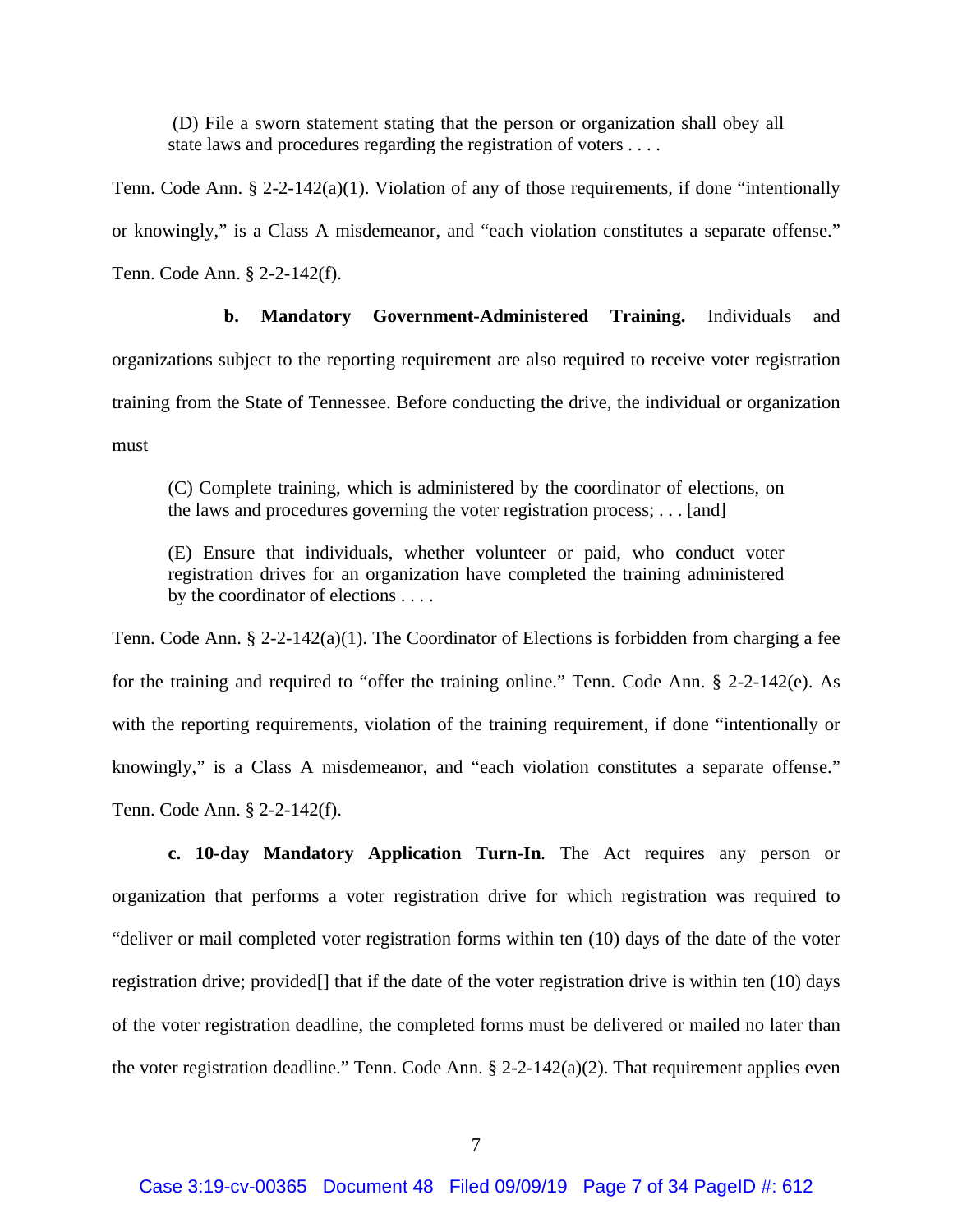if the person or organization knows that the application is deficient because, for example, it is missing some of the required information. The only exception is that "[a] person or organization who collects an application that only contains a name or initial is not required to file the application with the election commission." Tenn. Code Ann. § 2-2-143(b). A knowing or intentional violation of this provision is Class A misdemeanor, with "each violation constitut[ing] a separate offense." Tenn. Code Ann. § 2-2-142(f).

**d. Monetary Penalties for Turning In Incomplete Registrations.** Pursuant to Tenn. Code Ann. § 2-2-143(a), "any person or organization" that "conducts voter registration drives under" the registration scheme is subject to a civil penalty if the person or organization, "within a calendar year, files one hundred (100) or more incomplete voter registration applications." The Act defines "incomplete voter registration application" as "any application that lacks the applicant's name, residential address, date of birth, declaration of eligibility, or signature." Tenn. Code Ann. § 2-2-143(b). This provision does not include a requirement that the violation be knowing or intentional.

County election commissions are required to "file notice with the state election commission, along with a copy of each voter registration application deemed to be incomplete and identifying information about the person or organization that filed the incomplete applications." Tenn. Code Ann.  $\S$  2-2-143(c)(2). The state election commission then "shall make a finding on the number of incomplete forms filed" and "may impose civil penalties for Class 1 and Class 2 offenses." Tenn. Code Ann. § 2-2-143(c)(3). "'Class 1 offense' means the filing of one hundred (100) to five hundred (500) incomplete voter registration applications," and such an offense is "punishable by a civil penalty of one hundred fifty dollars (\$150), up to a maximum of two thousand dollars (\$2,000), in each county where the violation occurred." Tenn. Code Ann. §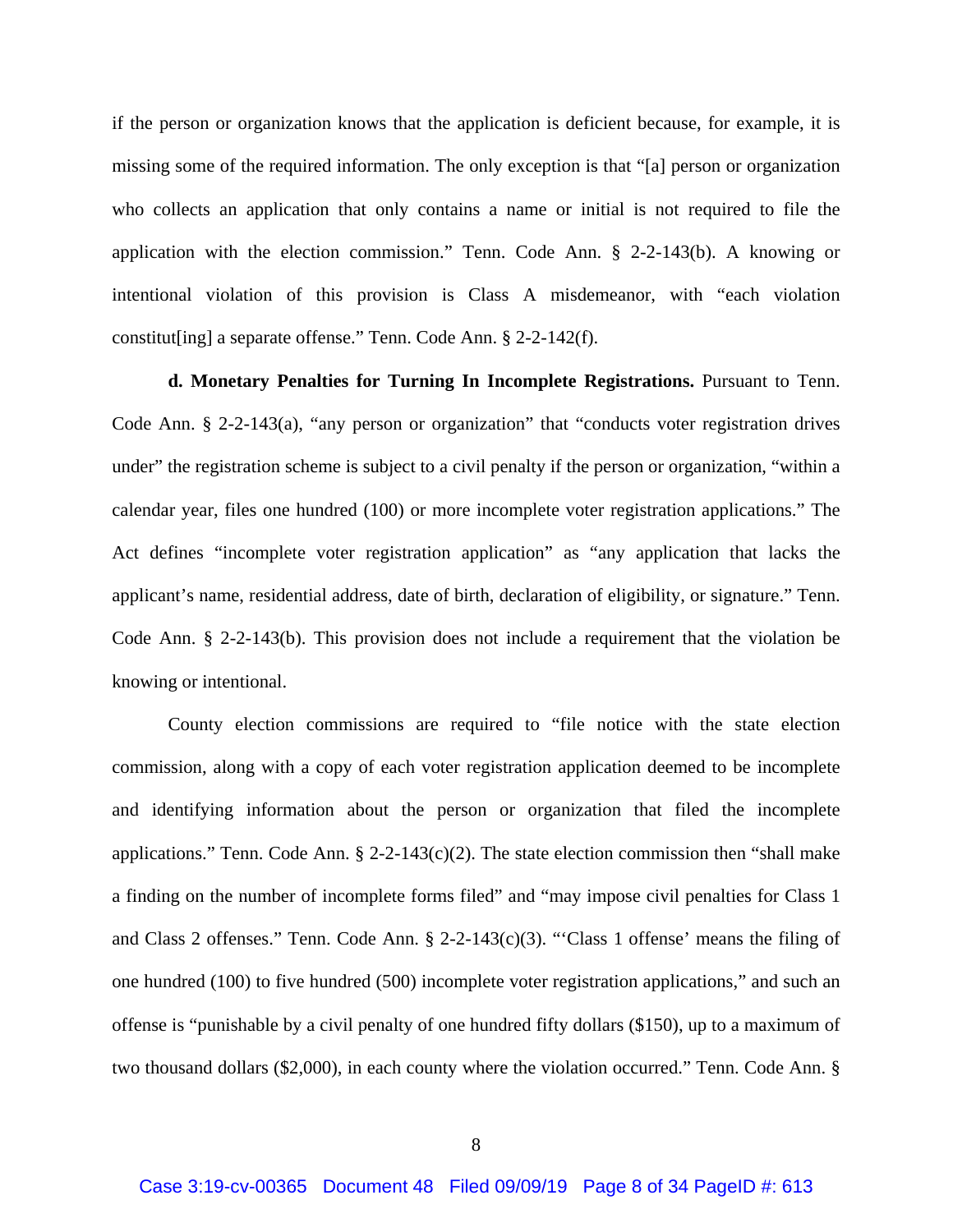$2-2-143(c)(4)(A)$ . "Class 2 offense' means the filing of more than five hundred (500) incomplete voter registration applications," and such an offense is "punishable by a civil penalty of not more than ten thousand dollars (\$10,000) in each county where the violation occurred." Tenn. Code Ann. § 2-2-143(c)(4)(B).

**e. Mandatory Disclaimers for Communications.** Pursuant to Tenn. Code Ann. § 2-2- 145(a)(1), any "public communication regarding voter registration status made by a political committee or organization must display a disclaimer that such communication is not made in conjunction with or authorized by the secretary of state." *Id.* "The disclaimer must be clear and conspicuous and prominently placed. A disclaimer is not clear and conspicuous if it is difficult to read or hear, or if its placement can be easily overlooked." Tenn. Code Ann. § 2-2-145(d). If a "person or organization . . . establishes a website for voter registration purposes" it must display such a disclaimer and, if the site "captures or collects the voter's information or data," it must include an additional notice "disclos[ing] on the website the person's or organization's name and the purpose for which the voter information is captured or collected." Tenn. Code Ann. § 2-2-  $145(b)(1)–(2)$ . The same is true for a website created to allow users to look up registration information. Tenn. Code Ann.  $\S$  2-2-145(c)(1)–(2). "Any person who intentionally and knowingly violates" these provisions "commits a Class A misdemeanor and each violation constitutes a separate offense." Tenn. Code Ann. § 2-2-145(e).

#### **C. The Plaintiffs**

## *1. Tennessee State Conference of the NAACP*

The Tennessee State Conference of the NAACP ("Tennessee NAACP") is a Nashvillebased nonprofit with a mission of "eliminat[ing] racial discrimination through democratic processes and . . . ensur[ing] the equal political, educational, social, and economic rights of all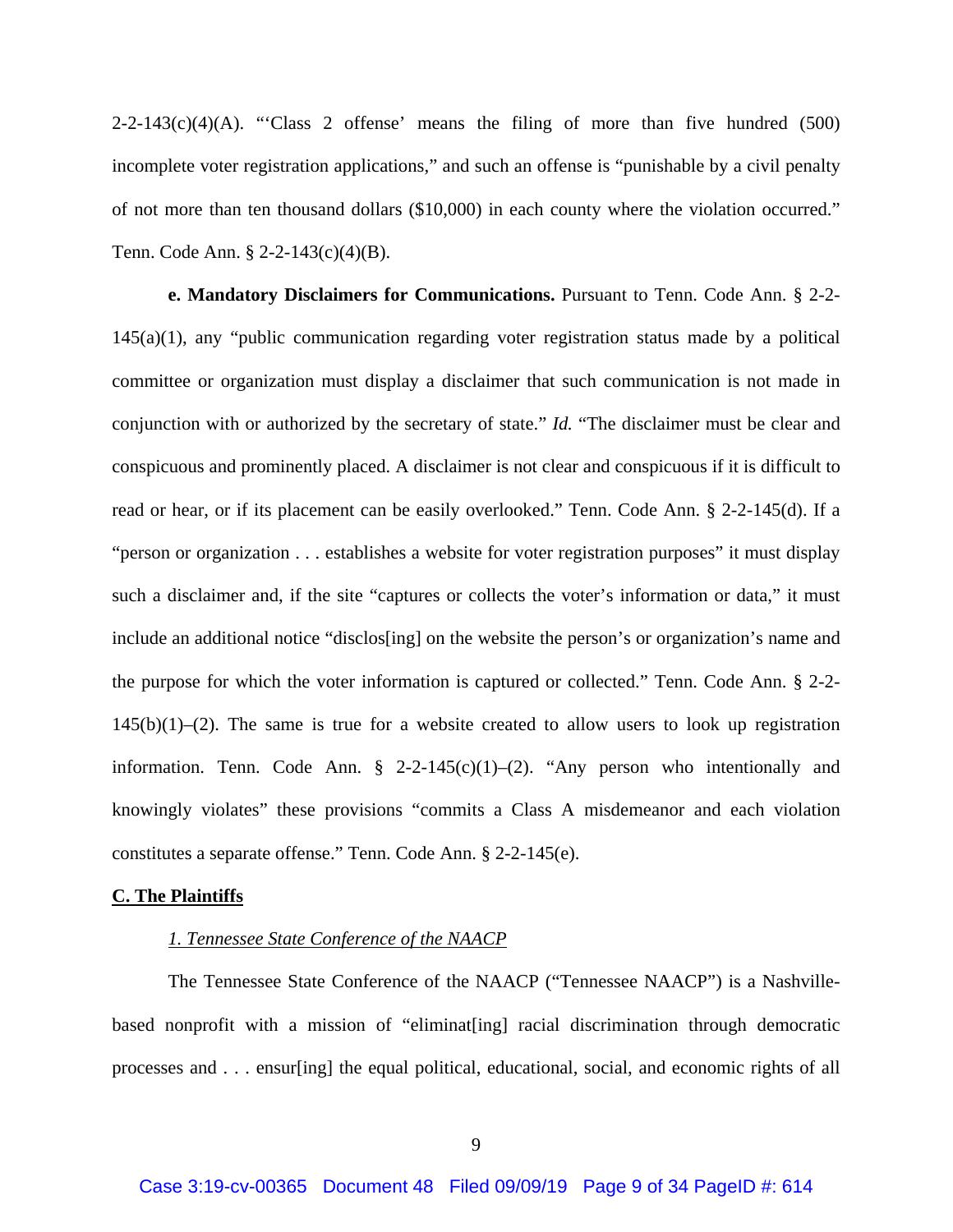persons, in particular including African Americans." (Docket No. 1 ¶ 18.) It has 44 adult chapters and 22 youth and college councils. The Tennessee NAACP conducts voter registration drives continuously throughout the year in both urban and rural Tennessee communities. (*Id.*) Its activities also include advocacy and outreach, which sometimes involves communicating to the public regarding issues related to voter registration. (*Id.* ¶ 19.) The Tennessee NAACP uses both paid and unpaid volunteers to collect voter registration applications. (*Id.*) The Tennessee NAACP anticipates that it will attempt to register more than 100 voters in the upcoming year. (*Id.* ¶ 18.)

#### *2. Democracy Nashville-Democratic Communities*

Democracy Nashville-Democratic Communities ("Democracy Nashville") is a Nashvillebased public benefit corporation that performs civic engagement, including voter registration drives. Democracy Nashville receives donations from the public, but it also relies on grants and receives funding from the Tennessee NAACP in support of its voter registration efforts. When it is financially able to do so, Democracy Nashville pays staff on a salaried basis to perform canvassing in primarily African-American communities, including public housing projects in Nashville. Democracy Nashville anticipates that it will attempt to register more than 100 voters in the upcoming year. (*Id.* ¶ 20.)

### *3. Equity Alliance*

The Equity Alliance is a Tennessee public benefit corporation that "seeks to equip citizens with tools and strategies to engage in the civic process and empower them to take action on issues affecting their daily lives." (*Id.* ¶ 22.) The Equity Alliance is focused, in particular, on "expand[ing] the electorate by engaging low propensity voters and disenfranchised communities to participate in the democratic process." (*Id.*) It engages in year-round voter registration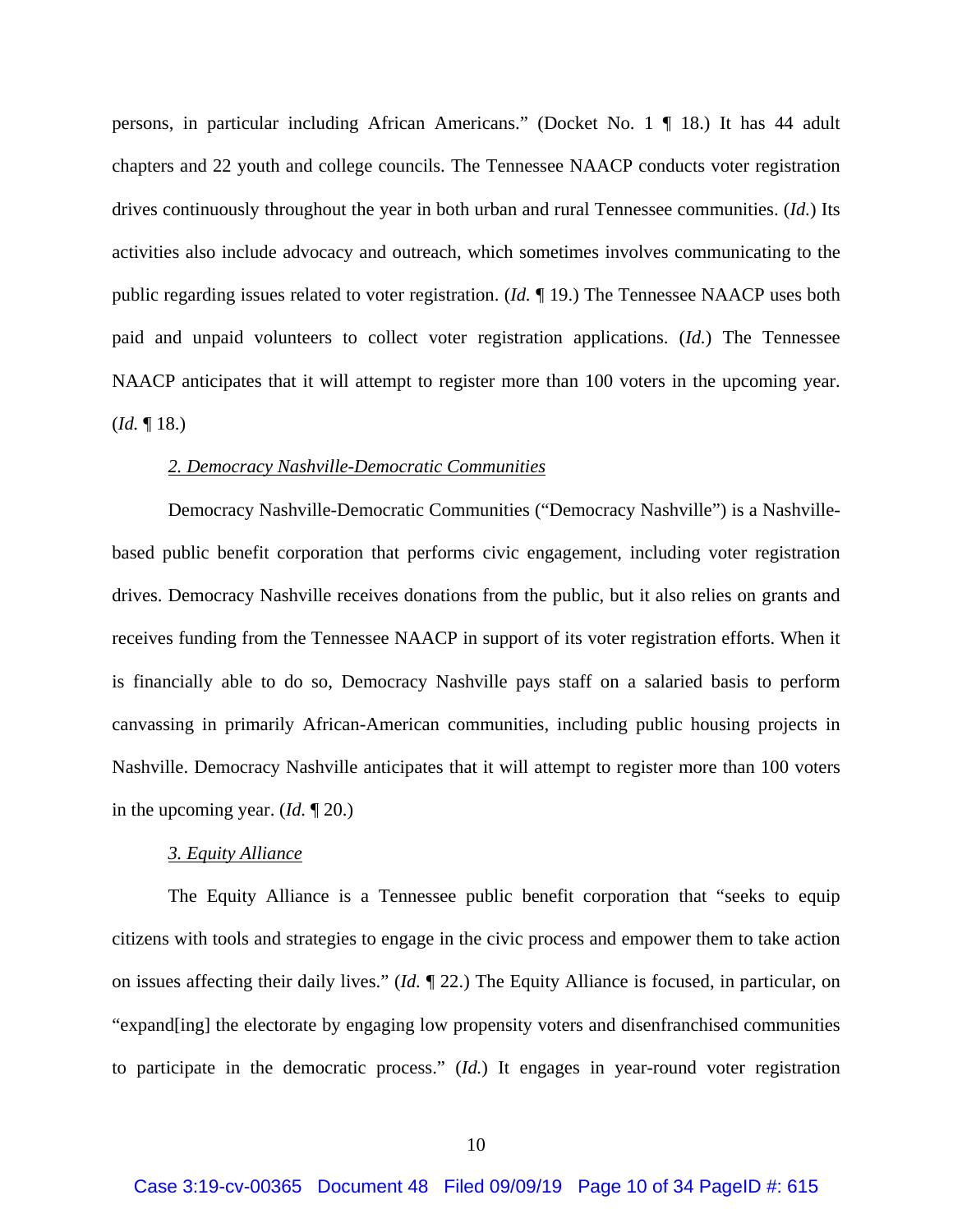activities designed to "meet voters where they are," whether that is in their homes, at clubs, at supermarkets, or in a laundromat. (*Id.*) The Alliance uses text messaging to send prospective voters links to the website of the Tennessee Secretary of State, where they can check their voter registration status and follow links to the state's online registration system. (*Id.*) It has received grant money and used that grant money to hire and pay organizers who have worked on its voter registration program. The Equity Alliance engages in public communications related to voter registration and anticipates that it will attempt to register more than 100 voters in the upcoming year. (*Id.* ¶ 20.)

## *4. Andrew Goodman Foundation*

The Andrew Goodman Foundation ("AGF") is a nonprofit organization founded by the mother of Andrew Goodman, who, along with two other young men, was murdered in 1964 in Mississippi, where the men had traveled to assist in a voter registration drive. It has a stated mission of "making young voices and votes a powerful force in democracy." (*Id.* ¶ 24.) AGF runs a nationwide program known as "Vote Everywhere," which operates on 59 campuses across 24 states and in the District of Columbia, including Nashville-based Tennessee State University ("TSU"). The program trains and provides resources to student leaders who register voters, organize get-out-the-vote activities, and engage in issue advocacy on college campuses. As part of the Vote Everywhere program, AGF enters into contracts with universities and provides stipends to its student voter registration workers. Vote Everywhere has two paid student leaders at TSU, who regularly engage in voter registration activities at the school's student center and residence halls, as well as at events such as freshman orientation and Homecoming. AGF also maintains an online voter registration portal that includes a link to the website of the Tennessee Secretary of State. (*Id.*) This Fall, Vote Everywhere is introducing a texting program intended to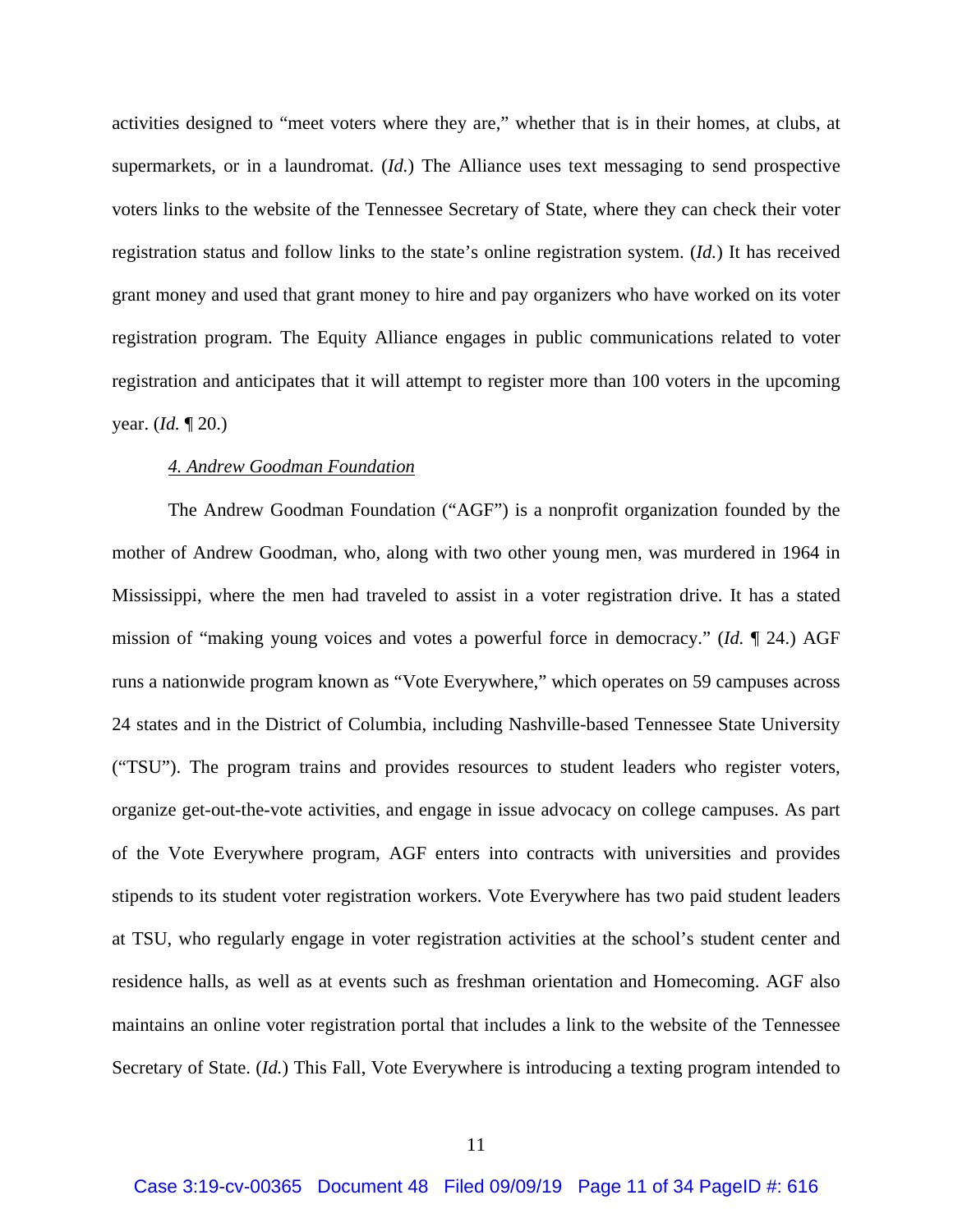be used by its campus partners, including those at TSU. Students will be able to sign up to receive texts from Vote Everywhere directed at them. The Vote Everywhere team on each campus will draft texts to be sent to the students who signed up, including information about when and where to vote and how to obtain transportation from campus to the polls. AGF anticipates that it will attempt to register more than 100 voters in the upcoming year. (*Id.*)

## **D. This Litigation**

#### *1. The Plaintiffs' Claims*

The plaintiffs filed their Complaint on May 2, 2019. (Docket No. 1.) They have pleaded four claims under 42 U.S.C. § 1983. Count I alleges that various provisions of the Act are unconstitutionally vague in violation of the Due Process Clause of the Fourteenth Amendment. (*Id.* ¶¶ 62–74.) Count II alleges that the Act unconstitutionally infringes upon the First Amendment rights of paid voter registration workers and organizations that use paid voter registration workers. (*Id.* ¶¶ 75–78.) Count III alleges that the Act's disclaimer requirement amounts to unconstitutional government-compelled speech, in violation of the First Amendment. (*Id.* ¶¶ 79–84.) Count IV alleges that the Act unconstitutionally infringes upon the fundamental right to vote, in violation of the First and Fourteenth Amendments. (*Id.* ¶¶ 85–93.)

#### *2. The Defendants*

The plaintiffs have named, as defendants, various Tennessee officials who will play roles in administering the Act, each of whom is sued in his or her official capacity only. Tre Hargett is the Tennessee Secretary of State. (*Id.* ¶ 26.) Under the Tennessee Constitution, the Secretary of State is appointed by a joint vote of the General Assembly, whose members are elected. Tenn. Const. art. III, § 17. The Secretary of State, in turn, appoints the state's Coordinator of Elections, who serves at the pleasure of the Secretary. Tenn. Code Ann. § 2-11-201(a). Defendant Mark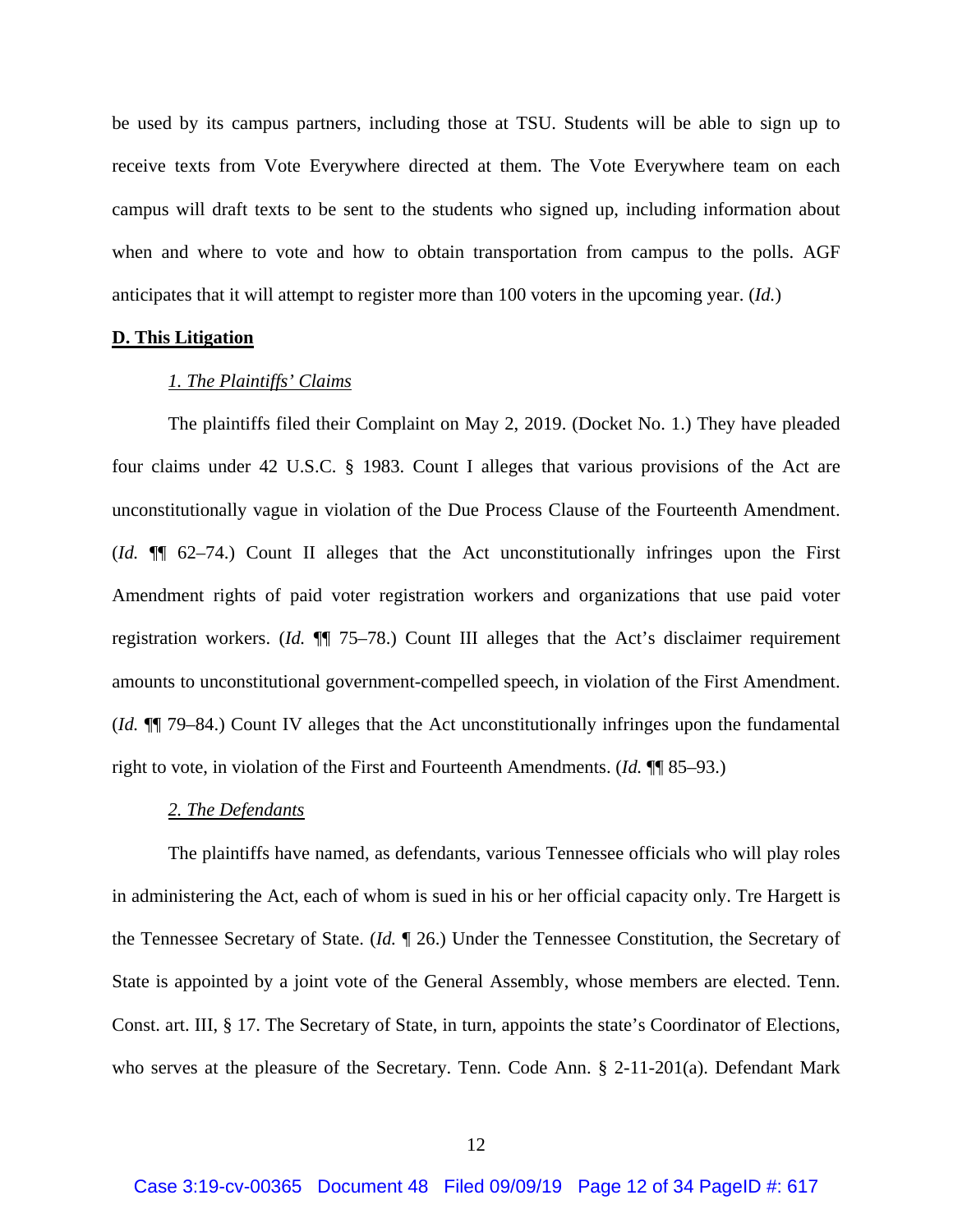Goins is the Coordinator of Elections. (Docket No. 1 ¶ 27.) The Coordinator "is the chief administrative election officer of the state" and is charged with "obtain[ing] and maintain[ing] uniformity in the application, operation and interpretation of the election code." Tenn. Code Ann. § 2-11-201(b). Among the Coordinator's responsibilities under the Act is that he is the official who "administer[s]" the mandatory government training, without which individuals cannot participate in a covered voter registration drive, and he is the official with whom individuals and organizations must register. Tenn. Code Ann.  $\S$  2-2-142(a)(1).

Herbert H. Slatery III is the Attorney General and Reporter (hereinafter, "Attorney General") of Tennessee. (Docket No. 1 ¶ 28.) Tennessee's Attorney General is appointed by the judges<sup>5</sup> of its Supreme Court, who are, under current law, appointed by the Governor and confirmed by the General Assembly, after which the judges are subject to retention elections. Tenn. Const. art. VI, §§ 3, 5. The plaintiffs maintain that the Attorney General "can investigate or prosecute any violation of the Election Code." (Docket No. 1 ¶ 28.) This allegation is, as far as the court can tell based on the cited provisions, incorrect as a matter of law. Tennessee's election code contemplates that prosecution of election-related crimes will be undertaken by a "district attorney general," like virtually all other criminal prosecutions under the laws of the state. Tenn. Code Ann. §§ 2-11-202(a)(5)(A), 2-2-115(b)(6). In Tennessee, a "district attorney general" is a local prosecutor, who does not work for the Attorney General of the state. Tenn. Code Ann. § 8-

 $<sup>5</sup>$  The Tennessee Constitution refers to the members of the judiciary who sit on the Tennessee Supreme</sup> Court, other than the Chief Justice, as "judges," although the court takes judicial notice that they are all commonly referred to as "justices." The court has used the term "judge" merely to reflect the constitutional text.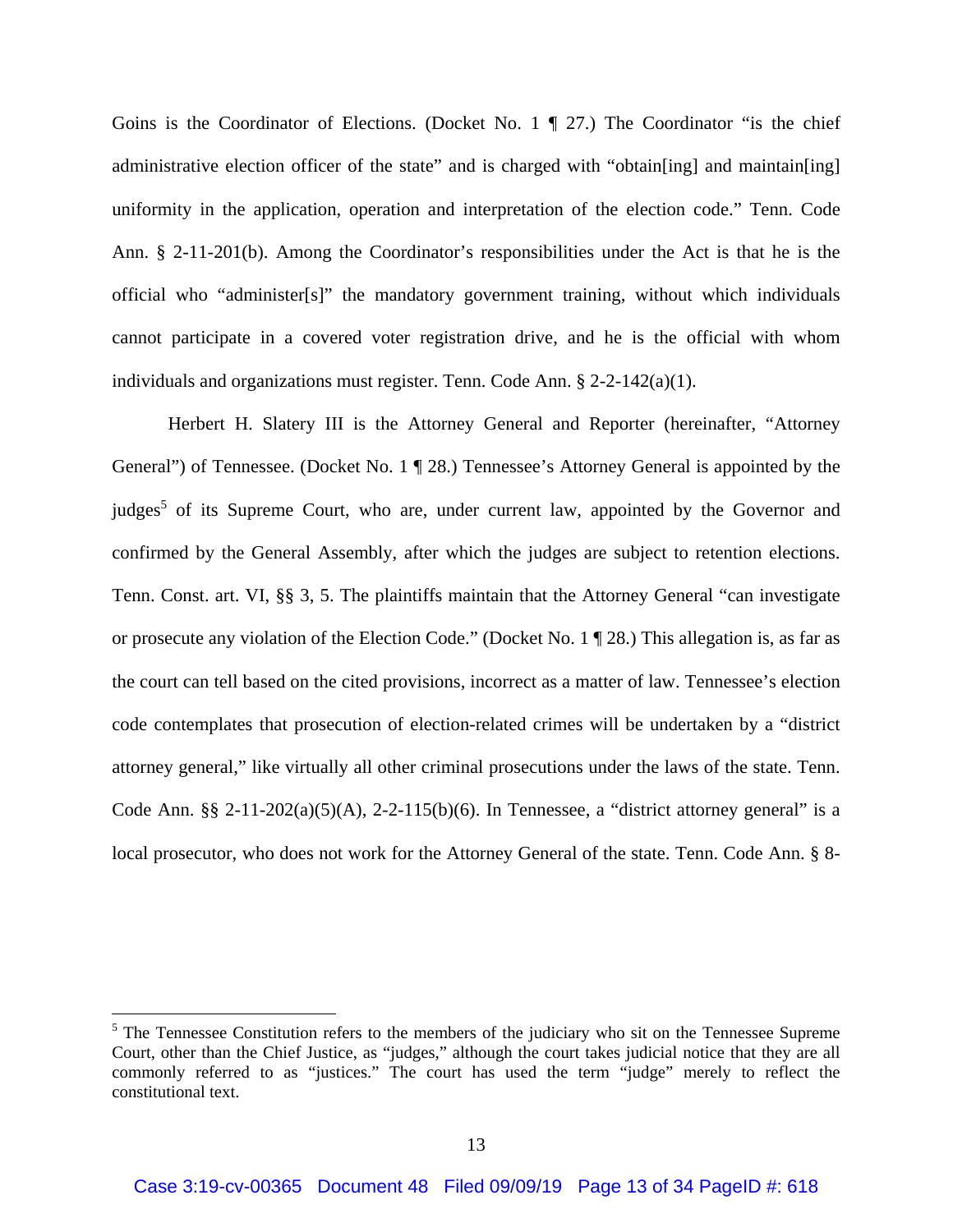$7-103(1)$ .<sup>6</sup> In any event, the Attorney General is, at least, empowered to request that the Coordinator conduct investigations under the Act. Tenn. Code Ann.  $\S 2-11-202(a)(5)(C)$ .

Donna Barrett, Judy Blackburn, Greg Duckett, Mike McDonald, Jimmy Wallace, Tom Wheeler, and Kent Younce are the members of the State Election Commission. (Docket No. 1 ¶ 29.) Members of the Commission are elected by a joint resolution of both houses of the General Assembly. Tenn. Code Ann. § 2-11-104(b). The Act adds a provision allowing the General Assembly to remove a member for cause or if he or she becomes unqualified. 2019 Tenn. Laws Pub. ch. 250, § 8. Under the Act, the Commission is the body to which incomplete registrations are reported and the body that "may" impose fines based on the incomplete forms. Tenn. Code Ann. § 2-2-143(c).

## *3. The Defendants' Motion*

On July 5, 2019, the defendants filed a Motion, under Rule 12(b)(1) and Rule 12(b)(6) of the Federal Rules of Civil Procedure, to dismiss the plaintiffs' claims. (Docket No. 21.) Specifically, the defendants argue that the court lacks jurisdiction, either because the plaintiffs lack standing to bring their challenges or because their claims are not ripe. The defendants also argue that, if the court finds that it has jurisdiction, the court should dismiss all of the plaintiffs' claims because the plaintiffs have failed to plead plausible challenges to the constitutionality of the Act.

<sup>&</sup>lt;sup>6</sup> The Tennessee Attorney General does have some very limited general authority to initiate criminal prosecutions of his own accord, as well as power to assist in local prosecutions with the consent of local authorities. *See* Tenn. Code Ann. § 8-6-112(a) (allowing Attorney General to initiate prosecutions of certain officials where the district attorney general would have a conflict); Tenn. Code Ann. § 8-7- 106(b)(4) (allowing a district attorney general to cross-designate the Attorney General for purposes of specific prosecutions and investigations).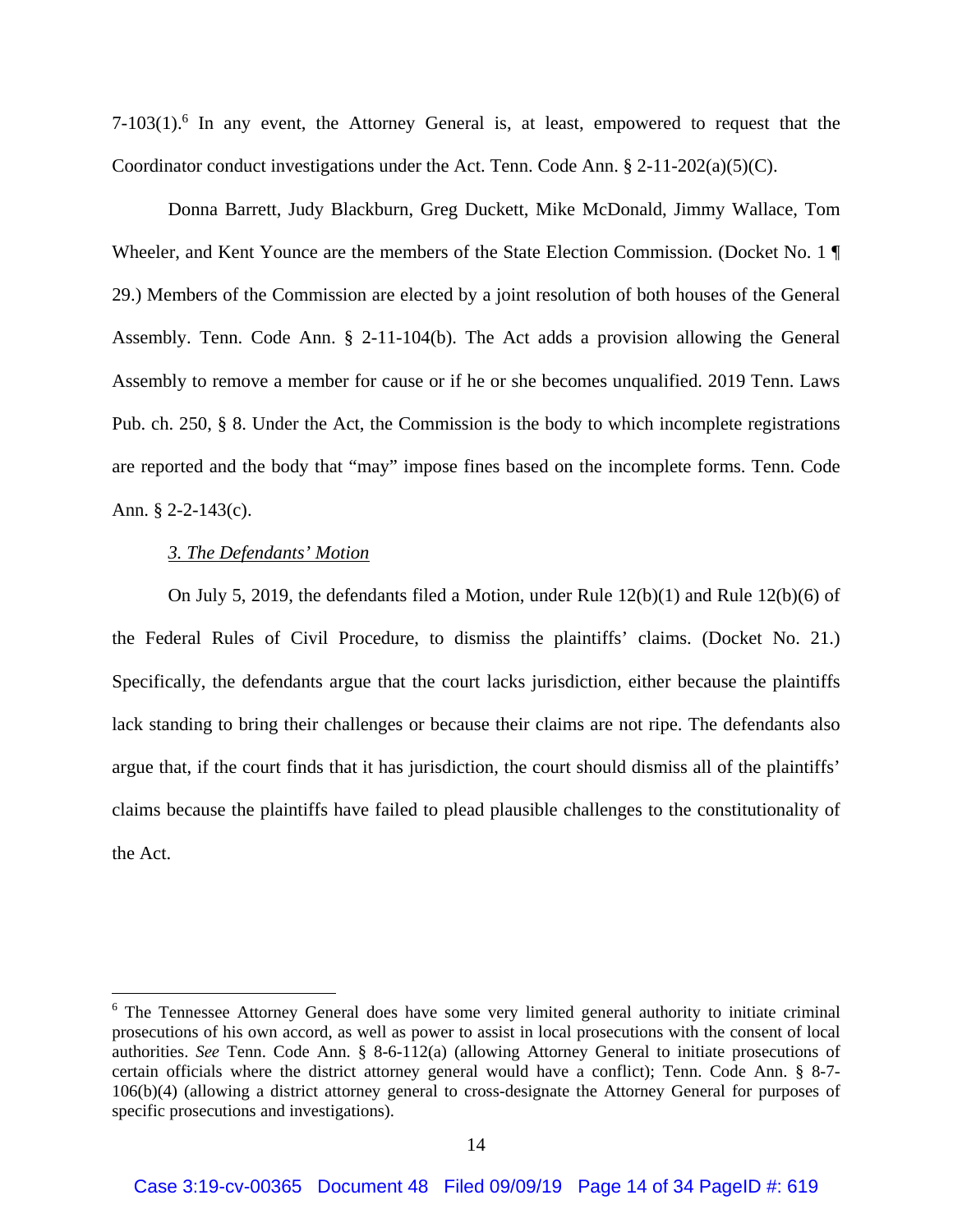#### **II. LEGAL STANDARD**

## **A. Rule 12(b)(1)**

"Rule  $12(b)(1)$  motions to dismiss . . . generally come in two varieties: a facial attack or a factual attack." *Gentek Bldg. Prods., Inc. v. Sherwin-Williams Co.*, 491 F.3d 320, 330 (6th Cir. 2007) (citing *Ohio Nat'l Life Ins. Co. v. United States*, 922 F.2d 320, 325 (6th Cir. 1990)). When a Rule 12(b)(1) motion contests subject matter jurisdiction factually, the court must weigh the evidence in order to determine whether it has the power to hear the case, without presuming the challenged allegations in the complaint to be true. *Id.*; *DLX, Inc. v. Kentucky*, 381 F.3d 511, 516 (6th Cir. 2004). When the facts are disputed in this way, "[t]he district court has broad discretion to consider affidavits, documents outside the complaint, and to even conduct a limited evidentiary hearing if necessary," without converting the motion into one for summary judgment. *Cooley v. United States*, 791 F. Supp. 1294, 1298 (E.D. Tenn. 1992), *aff'd sub nom. Myers v. United States*, 17 F.3d 890 (6th Cir. 1994); *see also Gentek*, 491 F.3d at 330. It is then the plaintiff's burden to show that jurisdiction is appropriate. *DLX*, 381 F.3d at 516. If a Rule 12(b)(1) motion challenges subject matter jurisdiction based on the face of the complaint, to the contrary, the plaintiff's burden is "not onerous." *Musson Theatrical Inc. v. Fed. Express Corp.*, 89 F.3d 1244, 1248 (6th Cir. 1996). A court evaluating this sort of facial attack to the assertion of subject matter jurisdiction must consider the allegations of fact in the complaint to be true. *Gentek*, 491 F.3d at 330.

#### **B. Rule 12(b)(6)**

In deciding a motion to dismiss for failure to state a claim under Rule 12(b)(6), the court will "construe the complaint in the light most favorable to the plaintiff, accept its allegations as true, and draw all reasonable inferences in favor of the plaintiff." *Directv, Inc. v. Treesh*, 487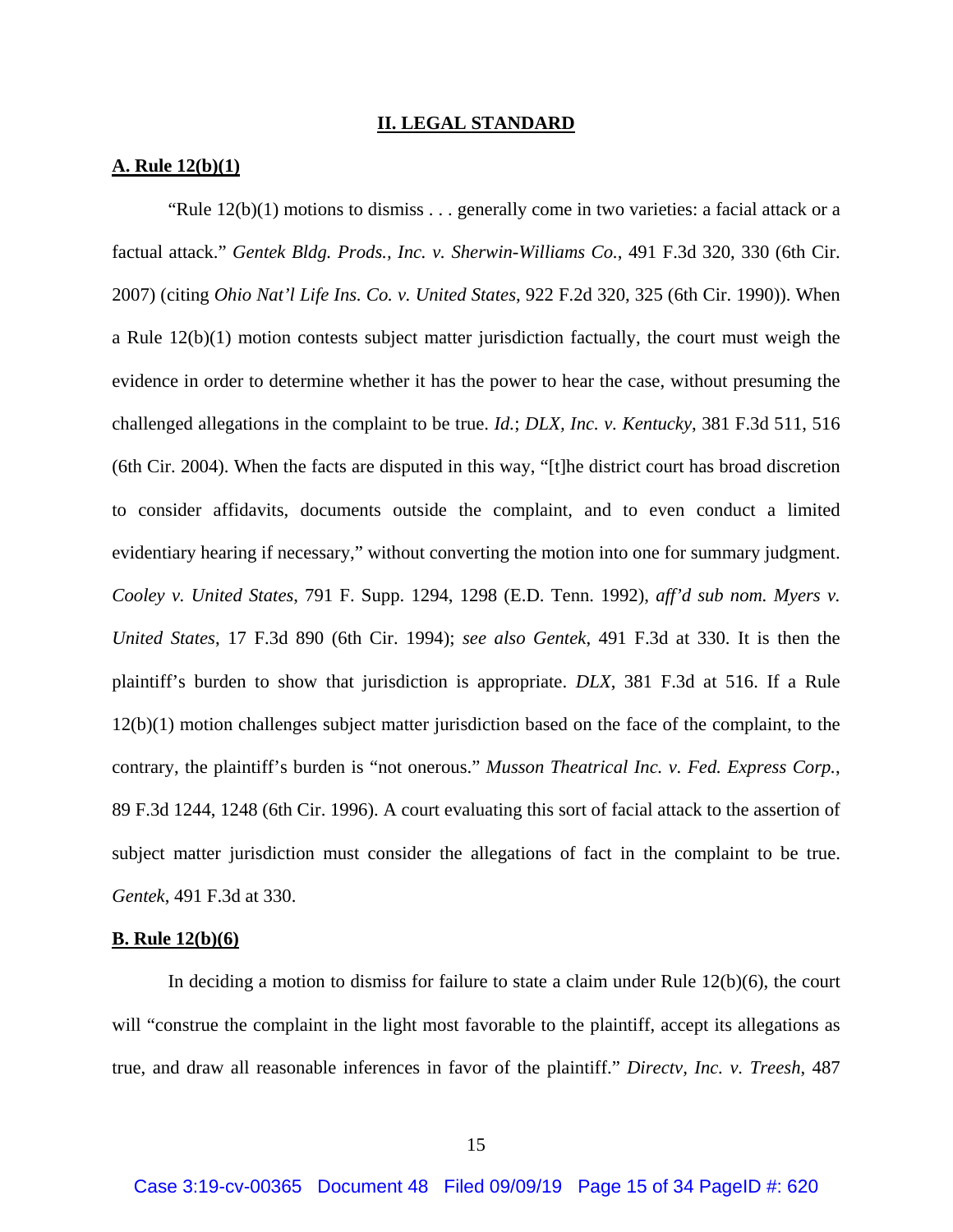F.3d 471, 476 (6th Cir. 2007); *Inge v. Rock Fin. Corp.*, 281 F.3d 613, 619 (6th Cir. 2002). The Federal Rules of Civil Procedure require only that a plaintiff provide "a short and plain statement of the claim that will give the defendant fair notice of what the plaintiff's claim is and the grounds upon which it rests." *Conley v. Gibson*, 355 U.S. 41, 47 (1957). The court must determine only whether "the claimant is entitled to offer evidence to support the claims," not whether the plaintiff can ultimately prove the facts alleged. *Swierkiewicz v. Sorema N.A.*, 534 U.S. 506, 511 (2002) (quoting *Scheuer v. Rhodes*, 416 U.S. 232, 236 (1974)).

The complaint's allegations, however, "must be enough to raise a right to relief above the speculative level." *Bell Atl. Corp. v. Twombly*, 550 U.S. 544, 555 (2007). To establish the "facial plausibility" required to "unlock the doors of discovery," the plaintiff cannot rely on "legal conclusions" or "[t]hreadbare recitals of the elements of a cause of action," but, instead, the plaintiff must plead "factual content that allows the court to draw the reasonable inference that the defendant is liable for the misconduct alleged." *Ashcroft v. Iqbal*, 556 U.S. 662, 678–79 (2009). "[O]nly a complaint that states a plausible claim for relief survives a motion to dismiss." *Id.* at 679; *Twombly*, 550 U.S. at 556.

#### **III. JURISDICTION**

#### **A. Injury-in-Fact**

The defendants argue that the plaintiffs lack standing to challenge the Act because it has not yet gone into effect and the plaintiffs, therefore, do not yet know how the State Election Commission, Coordinator of Elections, and local district attorneys general will use their discretion under the Act. The plaintiffs respond that the Act has been duly enacted and will, by operation of law, impose obligations in what was, when they filed their Complaint, a few short months and is now less than a month.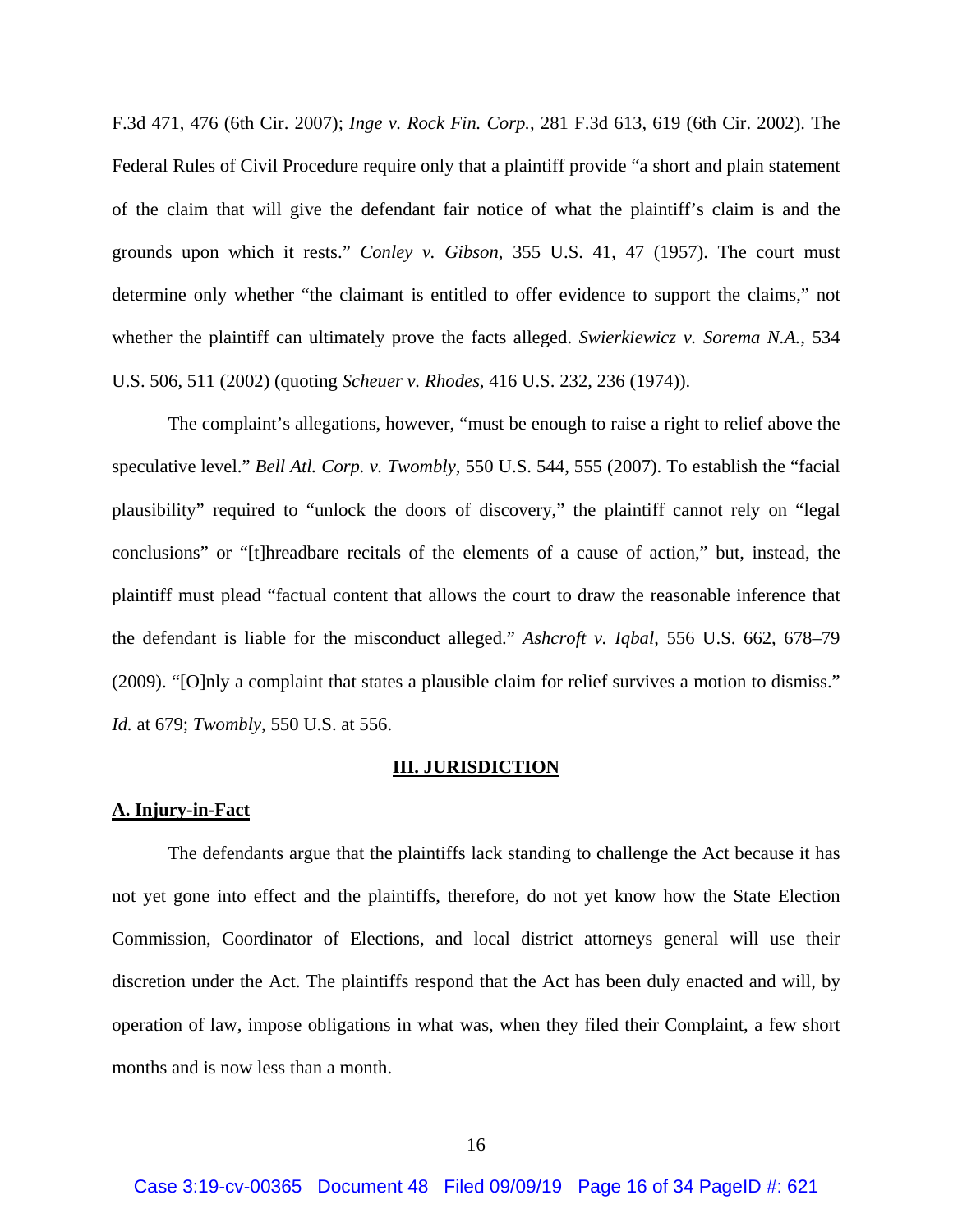Article III of the Constitution gives the federal courts jurisdiction only over "cases and controversies," of which the component of standing is an "essential and unchanging part." *Lujan v. Defenders of Wildlife*, 504 U.S. 555, 560 (1992); *see also Warth v. Seldin*, 422 U.S. 490, 498 (1975). A party seeking to invoke the court's jurisdiction must establish the necessary standing to sue before the court may consider the merits of that party's cause of action. *Whitmore v. Arkansas*, 495 U.S. 149, 154 (1990). A plaintiff is required to show standing to sue at each stage in the litigation. *Lujan*, 504 U.S. at 561–62. To establish standing under the Constitution, a plaintiff must show that: (1) he has suffered an "injury in fact" that is (a) concrete and particularized; and (b) actual or imminent, not conjectural or hypothetical; (2) the injury is fairly traceable to the challenged action of the defendant; and (3) it is likely, as opposed to merely speculative, that the injury will be redressed by the relief requested. *Gaylor v. Hamilton Crossing CMBS*, 582 F. App'x 576, 579–80 (6th Cir. 2014) (citing *Lujan*, 504 U.S. at 560–61); *see also Friends of the Earth, Inc. v. Laidlaw Envtl. Servs. (TOC), Inc.*, 528 U.S. 167, 180–81 (2000). These mandatory minimum constitutional requirements—commonly known as (1) injury-in-fact, (2) causation, and (3) redressability—apply in every case. The defendants' argument that the plaintiffs lack standing because the Act has not yet gone into effect or been wielded against them is a challenge to the plaintiffs' ability to meet the first requirement, an injury-in-fact that is imminent, not merely conjectural or hypothetical.

"[A]n actual arrest, prosecution, or other enforcement action is not a prerequisite to challenging" the constitutionality of a law regulating an organization's ongoing and expected future behavior. *Susan B. Anthony List v. Driehaus*, 573 U.S. 149, 158 (2014) (citing *MedImmune, Inc. v. Genentech, Inc.*, 549 U.S. 118, 128–29 (2007); *Steffel v. Thompson*, 415 U.S. 452, 459 (1974)). Nor is a plaintiff required to "expose himself to liability before bringing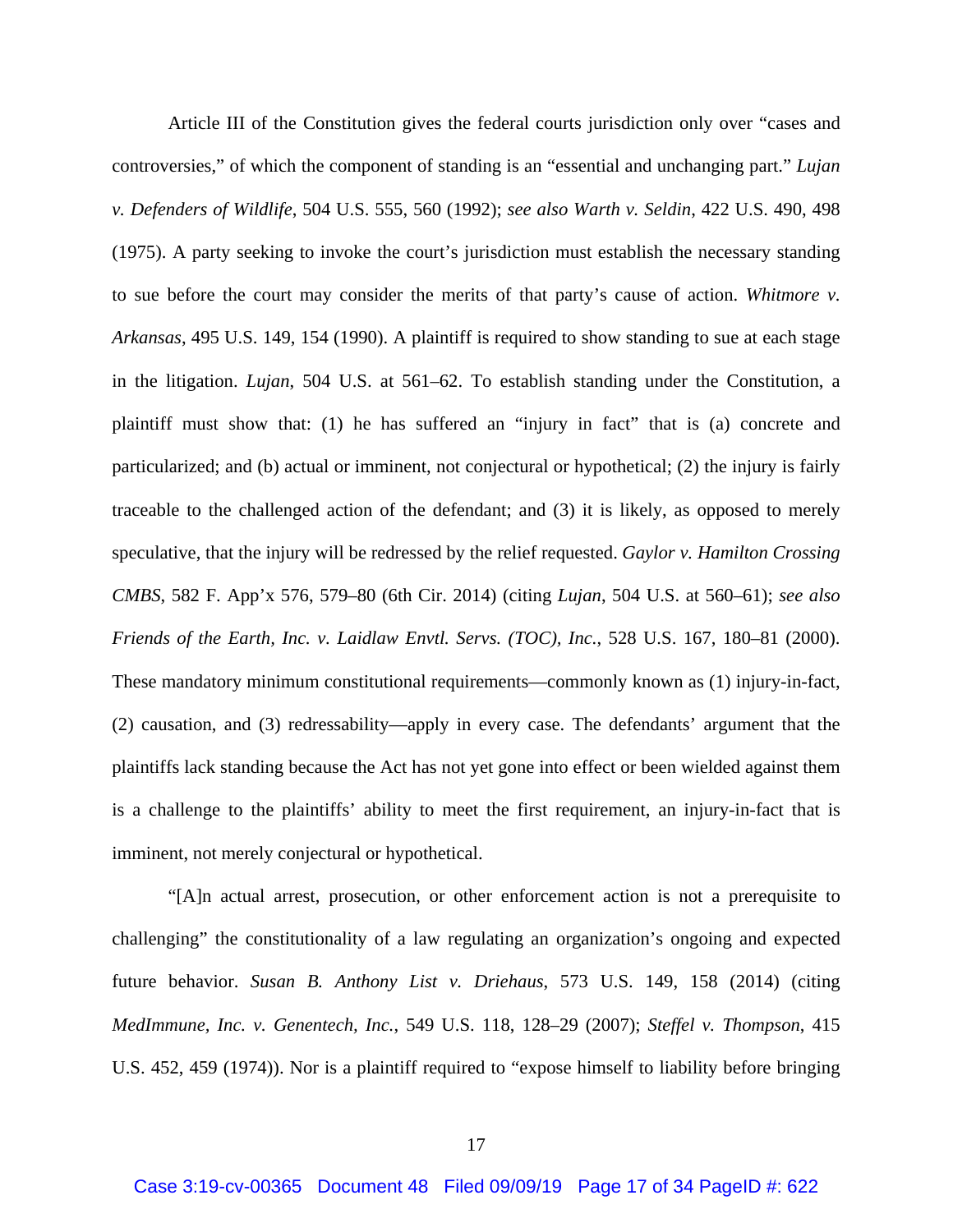suit." *MedImmune*, 549 U.S. at 129. A plaintiff may, for example, establish an injury-in-fact based on its "intention to engage in a course of conduct arguably affected with a constitutional interest, but proscribed by a statute." *Babbitt v. United Farm Workers Nat. Union*, 442 U.S. 289, 298 (1979). The defendants take that principle to suggest that, unless a plaintiff plans on violating a law, he does not have standing to challenge it.

Admittedly, the plaintiffs have not expressly stated an intention to violate the Act. Nevertheless, the plaintiffs have alleged that their intention—but for the Act—would be to behave in ways that the Act proscribes, and the alteration of their behavior may, in an appropriate case, itself be sufficient to confer standing. *See Clements v. Fashing*, 457 U.S. 957, 962 (1982) (finding standing where plaintiffs alleged that, "but for the . . . provision they seek to challenge, they would engage in the very acts that would trigger the enforcement of the provision"). None of the plaintiff organizations has indicated that it would disclose its voter registration activities to the Coordinator of Elections in advance or require every one of its volunteers to receive government-sponsored training unless forced to do so. Similarly, none of the organizations would choose to adopt the Act's disclaimers, on as wide a range of materials as the Act demands, unless required to. Moreover, while the plaintiffs do not specifically intend to incur any fines for turning in incomplete forms, they have pleaded that they will engage in behavior that will, at least, put them at risk of running afoul of the Act's civil fines and, with regard to the rest of the Act, criminal sanctions.

The defendants' position would limit the right to challenge the Act to, at most, people or organizations who plan to defy its requirements or who, after October 1, have actually done so and have been fined or prosecuted. Article III, however, does not require a plaintiff to engage in "costly futile gestures simply to establish standing, particularly when the First Amendment is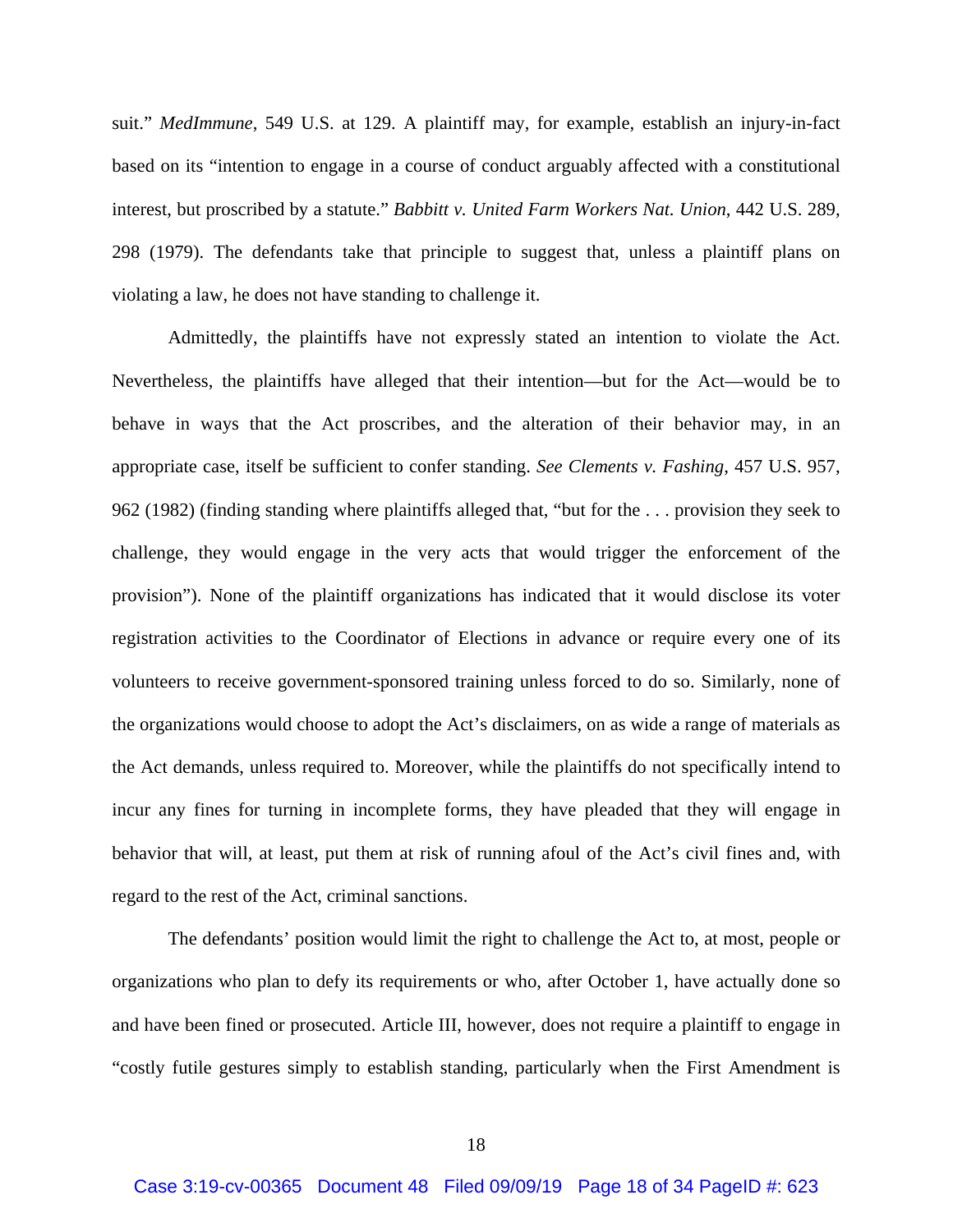implicated." *Lac Vieux Desert Band of Lake Superior Chippewa Indians v. Mich. Gaming Control Bd.*, 172 F.3d 397, 406 (6th Cir. 1999) (citing *Virginia v. Am. Booksellers Ass'n, Inc.*, 484 U.S. 383, 392–93 (1988); *Clements*, 457 U.S. at 962). The defendants' position that standing should be limited to lawbreakers and aspiring lawbreakers is based on the faulty assumption that a law can only injure the people who disobey it. Following a law, however, can sometimes harm a person just as much as breaking it. That is why the caselaw recognizes that an injury-in-fact can arise not only out of expected enforcement but also "costly, self-executing compliance burdens." *Nat'l Rifle Ass'n of Am. v. Magaw*, 132 F.3d 272, 279 (6th Cir. 1997) (citation omitted); *accord Hyman v. City of Louisville*, 53 F. App'x 740, 743 (6th Cir. 2002); *see also Am. Booksellers*, 484 U.S. at 392 (finding standing because "plaintiffs . . . , if their interpretation of the statute is correct, will have to take significant and costly compliance measures or risk criminal prosecution") (citing *Craig v. Boren*, 429 U.S. 190, 194 (1976); *Doe v. Bolton*, 410 U.S. 179, 188 (1973)); *Ohio Coal Ass'n v. Perez*, 192 F. Supp. 3d 882, 902 (S.D. Ohio 2016) ("[A]dditional compliance burdens may serve as an injury in fact.") (citing *All. for Natural Health U.S. v. Sebelius*, 775 F. Supp. 2d 114, 120–21 (D.D.C. 2011)). A plaintiff can establish standing to challenge a law by showing that the law "is directed at [the plaintiff] in particular[,]. . . requires [the plaintiff] to make significant changes in [its] everyday . . . practices[, and] . . . expose<sup>[s the plaintiff] to the imposition of strong sanctions" for noncompliance. *Abbott Labs. v.*</sup> *Gardner*, 387 U.S. 136, 154 (1967), *abrogated on other grounds*, *Califano v. Sanders*, 430 U.S. 99 (1977).

The burdens created by the Act are no less real simply because the Act is allowing a grace period to elapse before its requirements take effect. The Act is not just a speculative possibility; it is the law. It "bec[a]me law," under Article II, § 18 of the Tennessee Constitution,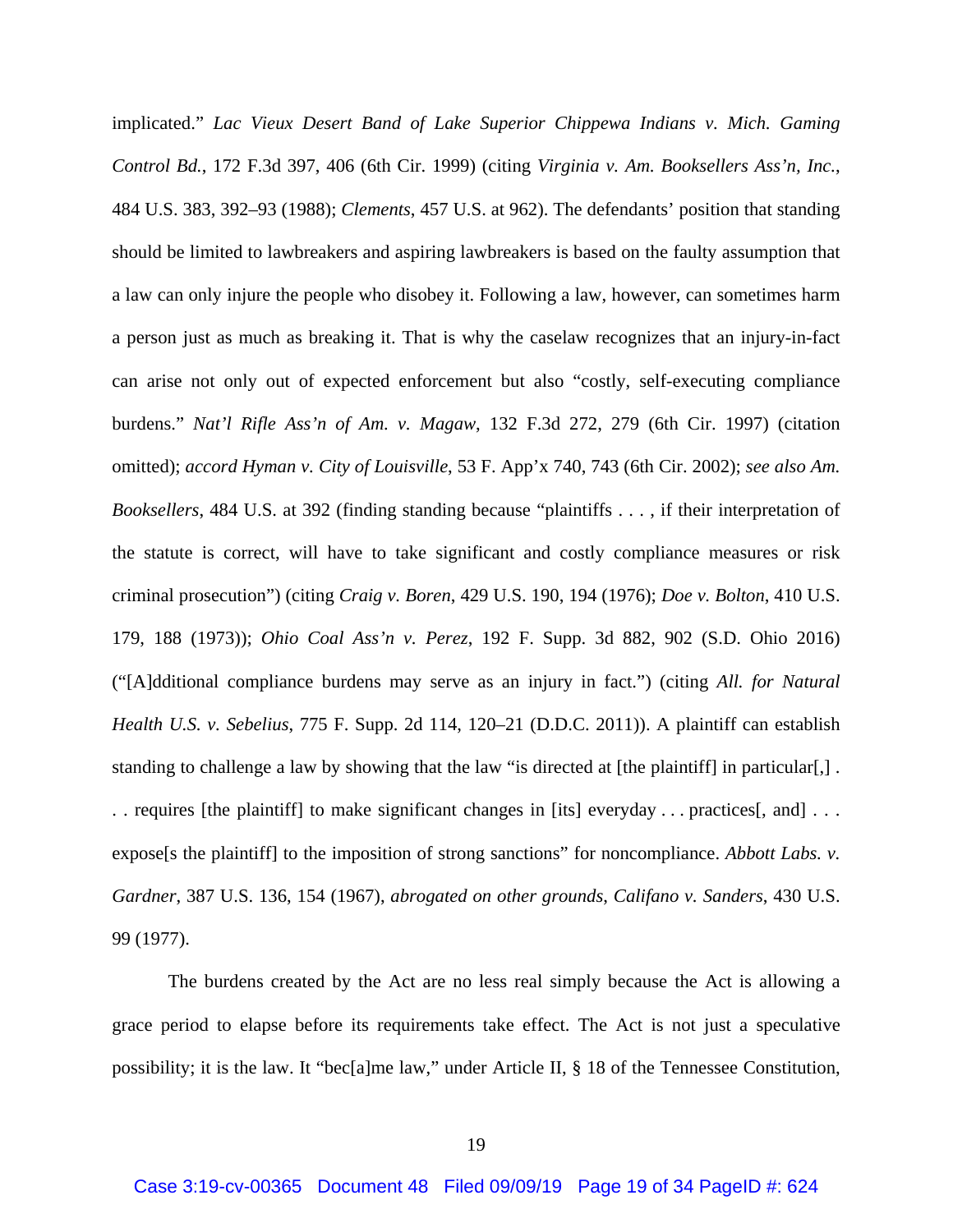as soon as it was signed by the Governor. *Compare* Tenn. Const. art II, § 18 (discussing timing of when a bill "becomes law") *with* Tenn. Const. art II, § 20 (discussing timing of when a bill "take[s] effect"). While the Act does not technically ask anything of anyone *right now*, the injury-in-fact requirement does not require it to. The courts routinely consider preenforcement challenges filed in the period between a law's passage and its effective date. As long as the injury to the plaintiffs is imminent—a term that contemplates delays much longer than the few months at issue here—then it can serve as the basis for an injury-in-fact. *See Nat'l Fed'n of Indep. Bus. v. Sebelius*, 567 U.S. 519, 539 (2012) (permitting a challenge filed three years before a provision's effective date); *New York v. United States*, 505 U.S. 144, 175 (1992) (permitting challenge filed six years before statute's effective date).

A concrete injury-in-fact can, moreover, arise when a law "restrict[s] the plaintiffs' political activities within the state" and "limit[s] their ability to associate as political organizations." *Green Party of Tenn. v. Hargett*, 767 F.3d 533, 544 (6th Cir. 2014). The injuryin-fact requirement does not force a plaintiff to "choose between refraining from core political speech on the one hand, or engaging in that speech and risking costly Commission proceedings and criminal prosecution on the other." *Driehaus*, 573 U.S. at 168. By making it riskier and more difficult to engage in voter registration activities and communications, the Act has, the plaintiffs allege, imposed meaningful limitations on the plaintiff organizations' rights to engage in political speech and association related to elections. With regard to the plaintiffs' alleged First Amendment harms, moreover, it is particularly unnecessary to wait and see how the Act will be enforced. As the Supreme Court has observed, First Amendment caselaw recognizes "the danger in putting faith in government representations of prosecutorial restraint" where protected speech is concerned. *United States v. Stevens*, 559 U.S. 460, 480 (2010). The courts, accordingly, will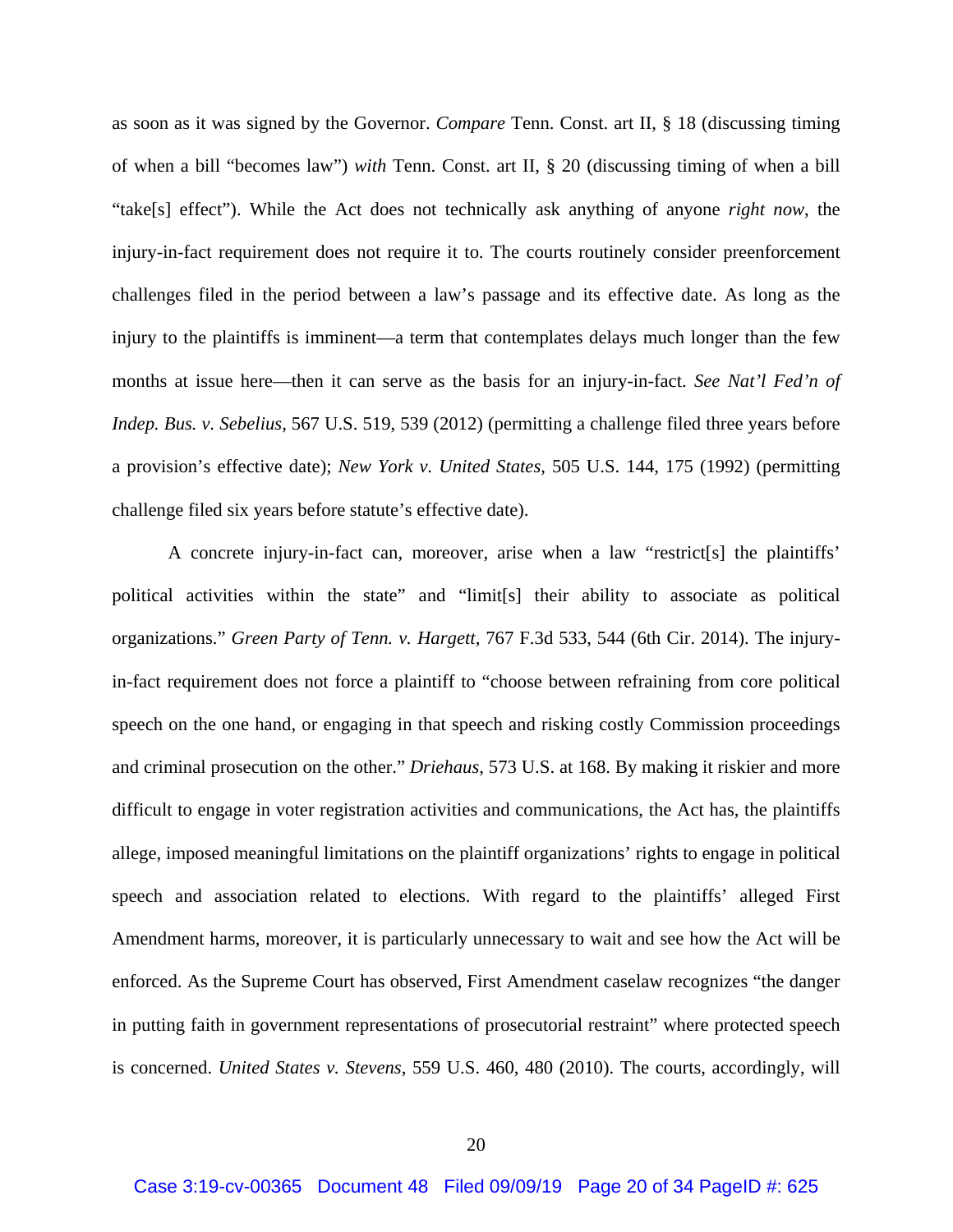"not uphold an unconstitutional statute merely because the Government promised to use it responsibly." *Id.* (citing *Whitman v. Am. Trucking Ass'ns, Inc.*, 531 U.S. 457, 473 (2001)). Therefore, even if the Act were to go into effect, and the government enforced it, at first, narrowly (or even not at all), that would be beside the point, because the plaintiffs' challenge to the law itself would still be cognizable by the courts. The court will not dismiss the plaintiffs' claims based on the lack of an injury-in-fact.

### **B. Ripeness**

The defendants argue next that the plaintiffs' claims are not ripe, citing essentially the same facts and reasoning on which they rely to argue that the plaintiffs have failed to show an actual or imminent injury-in-fact. "A claim is not ripe for adjudication if it rests upon 'contingent future events that may not occur as anticipated, or indeed may not occur at all.'" *Texas v. United States*, 523 U.S. 296, 300 (1998) (quoting *Thomas v. Union Carbide Agric. Prods. Co.*, 473 U.S. 568, 580–81 (1985)). The ripeness requirement exists, in part, in order to "prevent the courts, through avoidance of premature adjudication, from entangling themselves in abstract disagreements." *Abbott Labs.*, 387 U.S. at 148. The Supreme Court has suggested that the analysis of whether a case is ripe for review is best conducted "in a twofold aspect, requiring the Court 'to evaluate both the fitness of the issues for judicial decision and the hardship to the parties of withholding court consideration.'" *Magaw*, 132 F.3d at 285 (quoting *Abbott Labs.*, 387 U.S. at 149).

"The ripeness doctrine," as it has traditionally been understood, "is drawn both from Article III limitations on judicial power and from prudential reasons for refusing to exercise jurisdiction." *Beech v. City of Franklin, Tenn.*, 687 F. App'x 454, 457 (6th Cir. 2017) (quoting *Nat'l Park Hosp. Ass'n v. Dep't of Interior*, 538 U.S. 803, 808 (2003)). Recent cases have raised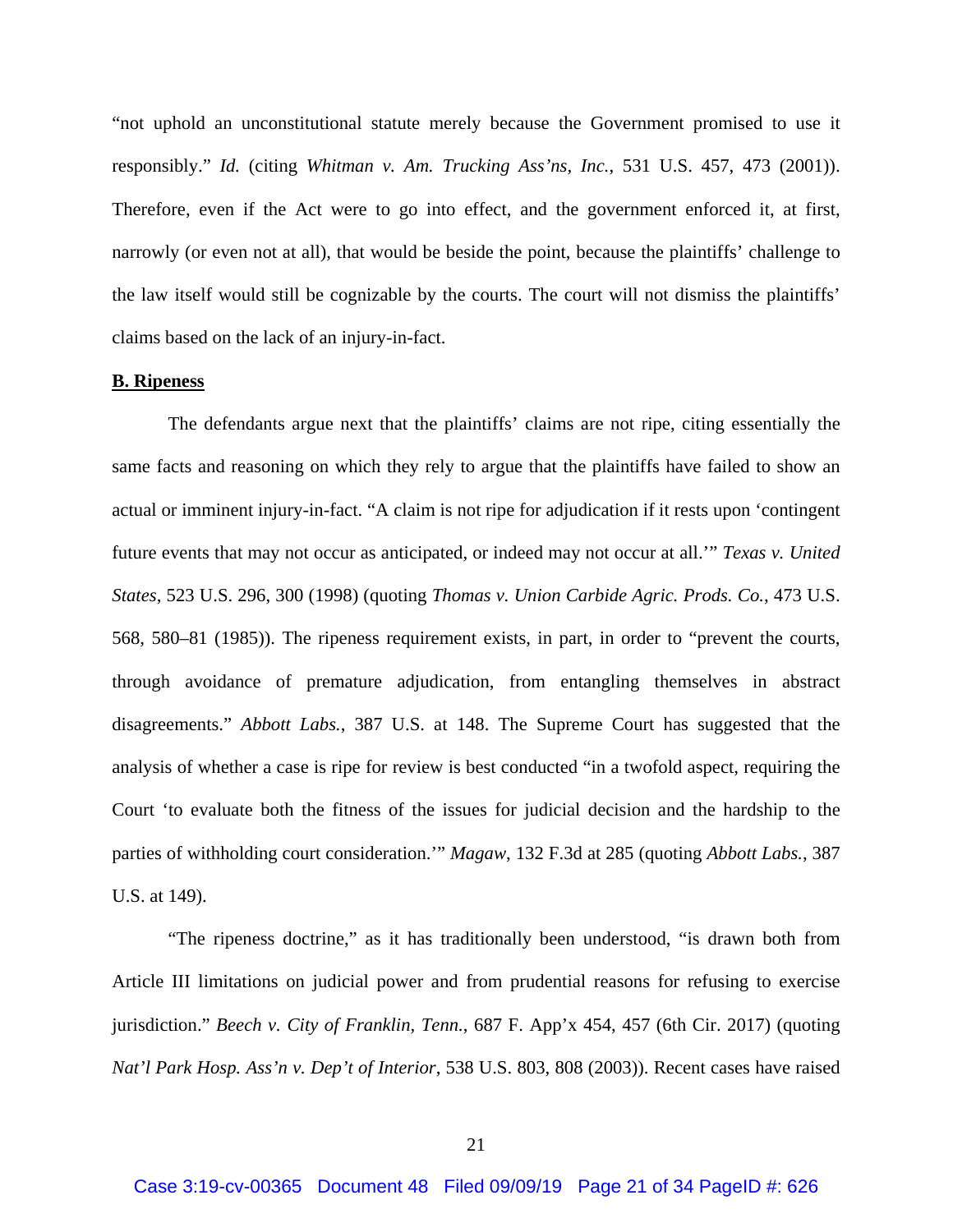some doubt with regard to whether the latter, purely prudential aspects of ripeness continue to provide an independent basis for dismissing a case. *See Miller v. City of Wickliffe, Ohio*, 852 F.3d 497, 503 n.2 (6th Cir. 2017) (discussing questionable vitality of prudential ripeness in the wake of *Lexmark Int'l, Inc. v. Static Control Components, Inc.*, 572 U.S. 118, 125–28 (2014)); *see also Driehaus*, 573 U.S. at 167 (same); *Clark v. City of Seattle*, 899 F.3d 802, 809 n.4 (9th Cir. 2018) (same); *but see Wyoming v. Zinke*, 871 F.3d 1133, 1141 (10th Cir. 2017) (treating prudential ripeness as an exception to *Lexmark*). For the time being, however, prudential ripeness has never been wholly repudiated by either the Supreme Court or the Sixth Circuit, so the court will use the doctrine's traditional contours here.

As the Sixth Circuit has observed, "[t]he line between Article III standing and ripeness in preenforcement First Amendment challenges" is so slim that it has, in effect, "evaporated." *Winter v. Wolnitzek*, 834 F.3d 681, 687 (6th Cir. 2016) (citing *Driehaus*, 573 U.S. at 165–67). Indeed, the defendants' own arguments are a testament to that principal, with the non-prudential aspects of their ripeness argument serving as little more than a restatement of their standing analysis. In terms of what the Constitution requires, if the plaintiffs' injuries, in a case such as this, are actual or imminent enough to confer standing, then the plaintiffs' claims are also sufficiently ripe, at least as a constitutional matter.

The only potential obstacle to ripeness, then, is the possibility of some non-constitutional, prudential ripeness issue that would prevent the court's consideration of the plaintiffs' claims. Even if one assumes the continuing validity of prudential ripeness as a doctrine, however, the court sees no grounds for dismissal here. The defendants have provided no persuasive basis for concluding that litigating the Act now, rather than later, would result in an undue hardship to them. Waiting, on the other hand, would be likely to cause significant hardship for the plaintiffs.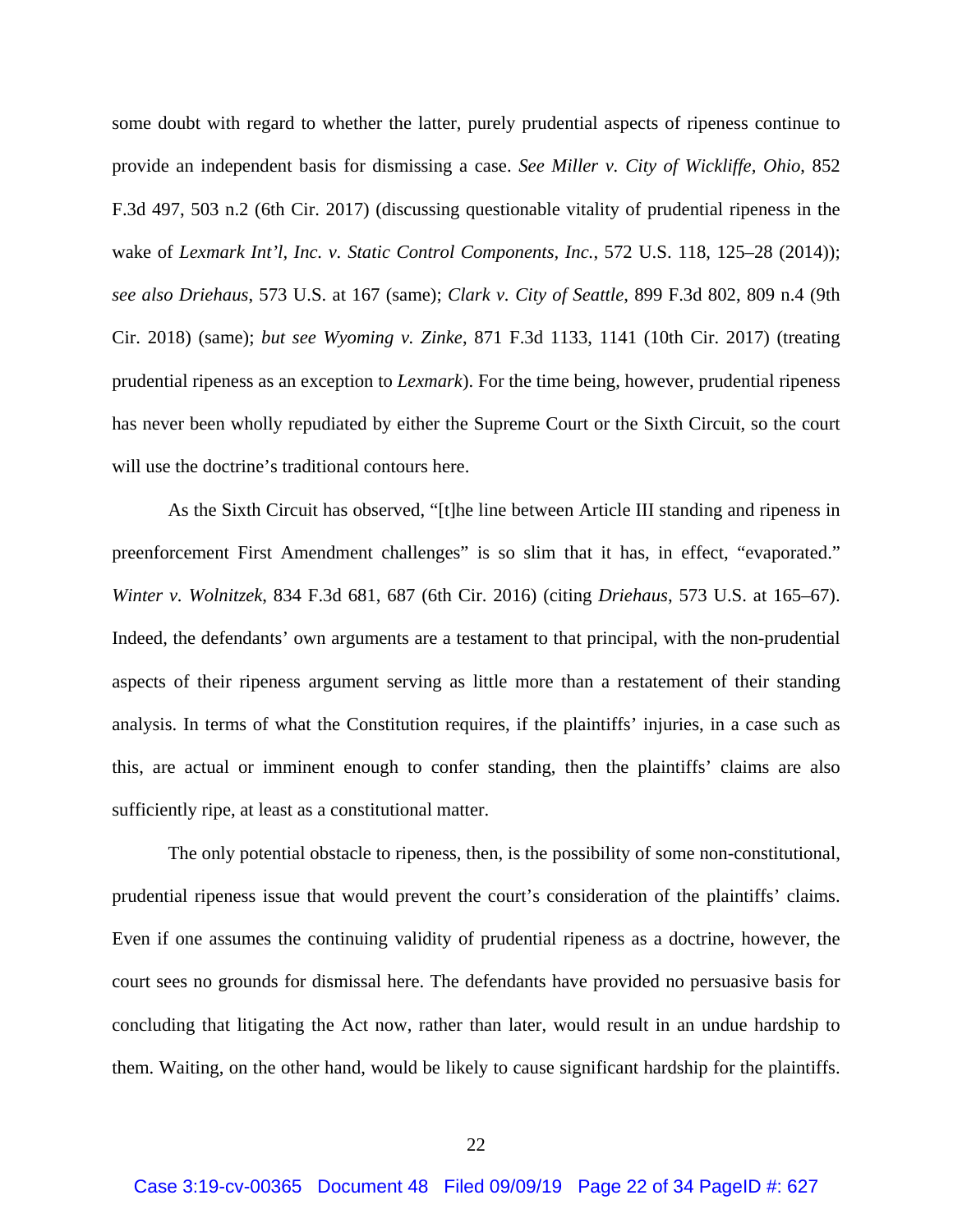There is also no reason to doubt that the record necessary to evaluate the plaintiffs' claims can be developed here. The plaintiffs are not challenging how the Act's requirements are going to be enforced; they are challenging what those requirements are. *See Hill v. Snyder*, 878 F.3d 193, 213–14 (6th Cir. 2017) (observing that the Supreme Court has held that "claims are fit for review if they present 'purely legal' issues that 'will not be clarified by further factual development'") (quoting *Thomas*, 473 U.S. at 581). The record necessary to support such a challenge can be assembled now, whether or not any enforcement or rulemaking has taken place. The plaintiffs' claims are, therefore, ripe, and the court will turn to the merits of the plaintiffs' claims.

## **IV. MERITS**

### **A. Unconstitutional Vagueness (Count I)**

Count I alleges that the Act is unconstitutionally vague with regard to four sets of provisions. (Docket No. 1 ¶¶ 63–74.) First, the plaintiffs argue that the Act's distinction between paid and unpaid voter registration workers and organizations is not sufficiently well-defined to allow an ordinary individual to know whether the Act's registration requirement and associated rules will apply to a number of common situations. Second, they argue that the Act's definition of "incomplete" forms for the purposes of penalties is unclear, particularly with regard to whether the term "incomplete" includes forms that contain incorrect information. Third, they argue that it is unclear what amounts to a "completed" form subject to the 10-day turn-in requirement. Finally, they argue that the phrase "public communications regarding voter registration status," as used in the disclaimer requirement, includes multiple ambiguities that make it impossible to know whether particular communications will be governed by the Act.

To succeed on a vagueness challenge to a statute, a plaintiff must show that the relevant terms "(1) 'fail to provide people of ordinary intelligence a reasonable opportunity to understand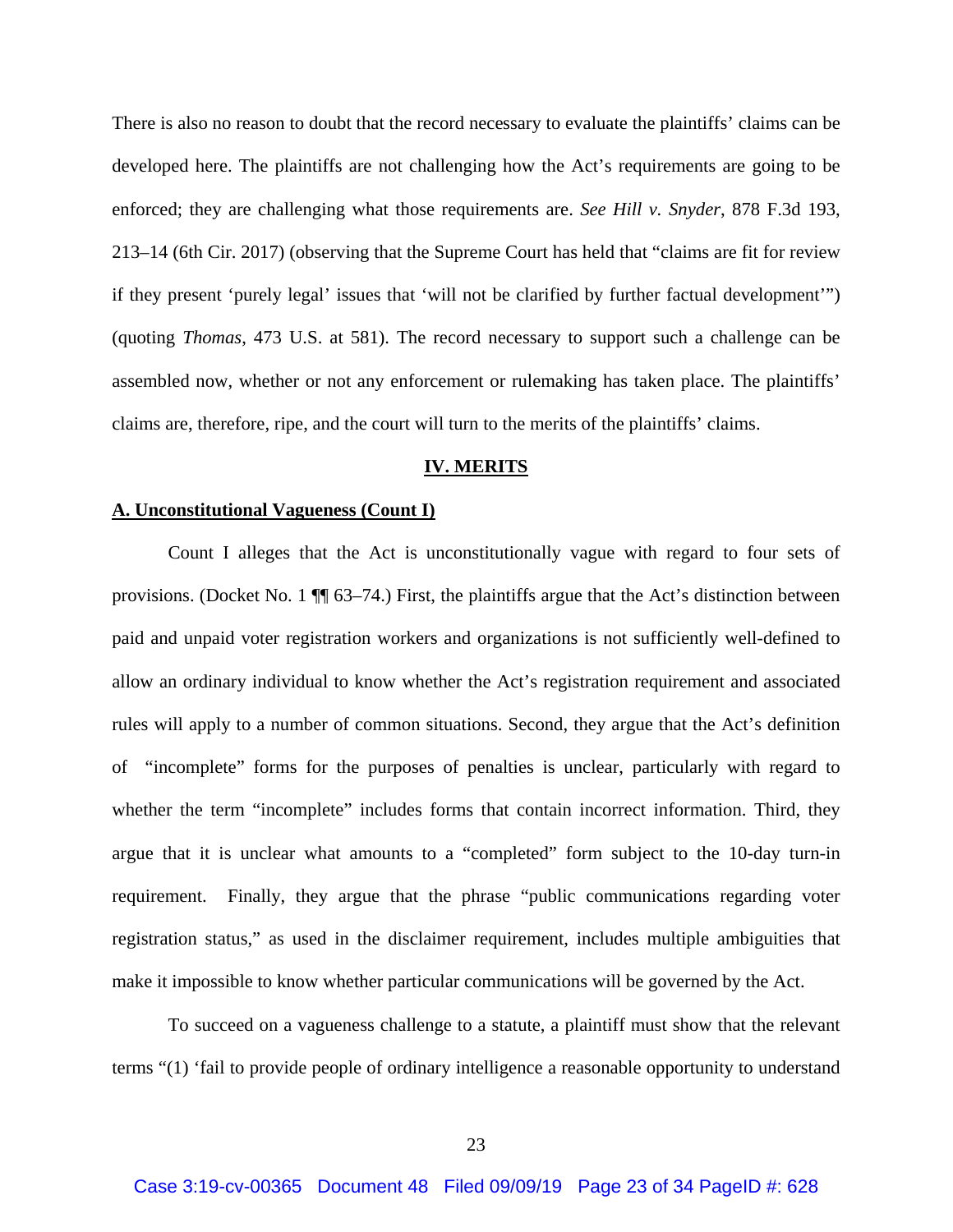what conduct it prohibits' or (2) 'authorize or even encourage arbitrary and discriminatory enforcement.'" *Platt v. Bd. of Comm'rs on Grievances & Discipline of Ohio Supreme Court*, 894 F.3d 235, 246 (6th Cir. 2018) (quoting *Hill v. Colorado*, 530 U.S. 703, 732 (2000)). "'[A] more stringent vagueness test should apply' to laws abridging the freedom of speech . . . ." *Id.* (quoting *Vill. of Hoffman Estates v. Flipside, Hoffman Estates, Inc.*, 455 U.S. 489, 499 (1982)). That standard can be "relaxed somewhat" if the law at issue "imposes civil rather than criminal penalties and includes an implicit scienter requirement." *Id.* (citing *Hoffman Estates*, 455 U.S. at 499). Several of the challenged provisions of the Act, however, impose criminal liability, and those that do not generally lack a scienter requirement.

The question of unconstitutional vagueness largely calls on the court to consider the language of a statute as a legal matter. Nevertheless, there may be factual issues that provide relevant background, particularly with regard to ordinary practices in the governed field—here, voter registration, activism, and elections. The court, therefore, must approach this issue at least somewhat tentatively. Nevertheless, the court can, at least as a preliminary matter, consider the general plausibility of the plaintiffs' linguistic arguments.

With regard to the plaintiffs' first and last instances of ambiguity, the court has little difficulty concluding that they have stated a plausible claim of unconstitutional vagueness. First, the scope of much of the Act is defined in terms of whether organizations or workers are "paid to collect voter registration applications," Tenn. Code Ann. § 2-2-142(g), but, outside of a few clear-cut areas, it is entirely unclear what that term means. The provision, presumably, covers individuals paid an hourly wage to collect registrations and organizations that have entered into contracts specifically to collect registrations for an identified price. It is unclear, however, if the language applies, for example, to individuals receiving a stipend or organizations that receive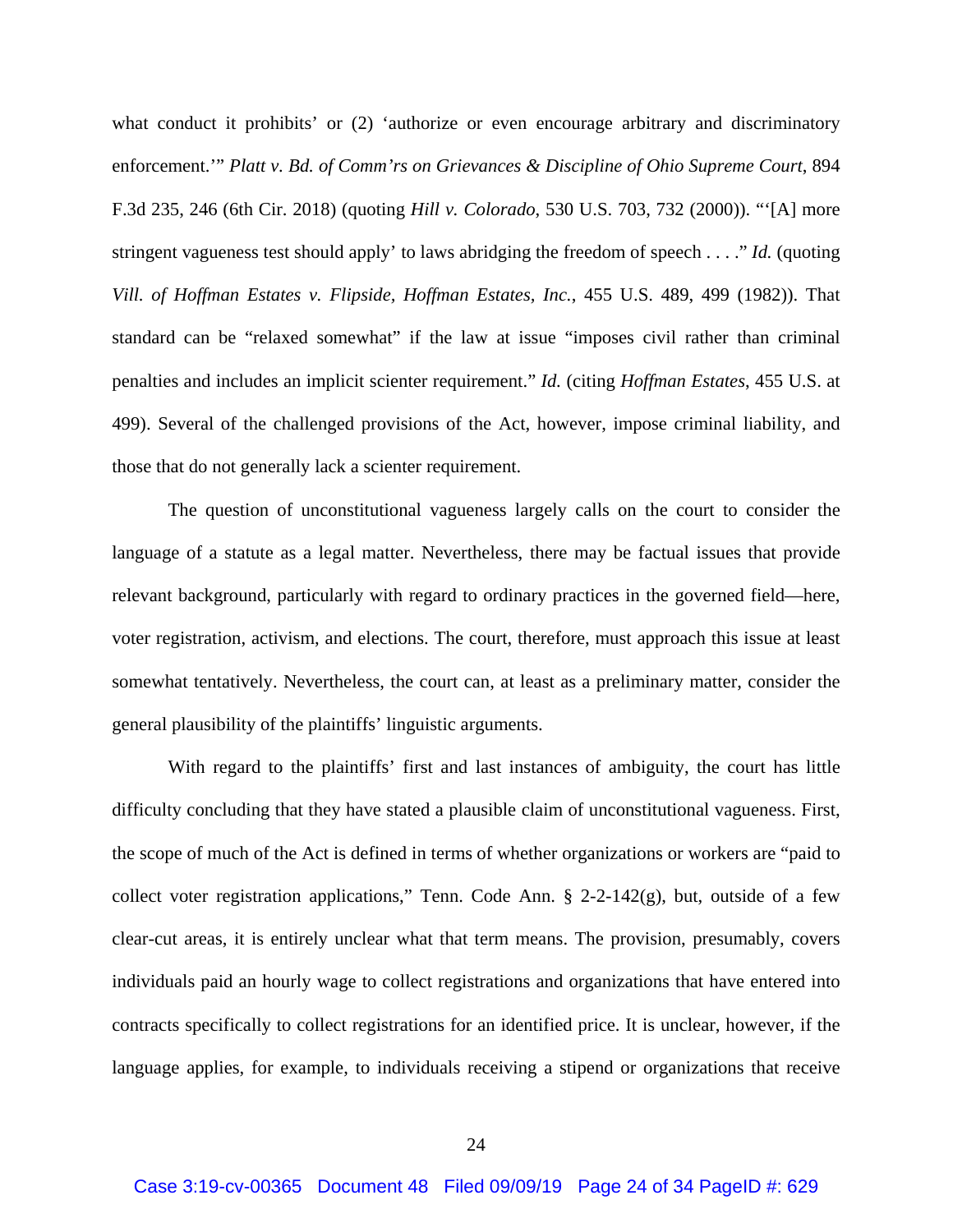grants to engage in voter registration activities generally. *See Project Vote v. Blackwell*, 455 F. Supp. 2d 694, 707 (N.D. Ohio 2006) (noting difficulty of determining which voter registration workers are "compensated"). It is also unclear how the Act treats voter registration drives with paid staff who assist in logistical aspects of the drive but who are not the ones directly collecting applications. Without some clarity about the types of payment and personnel contemplated by the Act, it is impossible for a person or organization to know if it is covered.

Next, the phrase "a public communication regarding voter registration status," Tenn. Code Ann. § 2-2-145(a)(1), is ambiguous in at least two major ways. The Act explains that "'public communication' includes communications made using newspapers or magazines, mass mailings, phone bank or text messages, electronic mail systems, or websites," Tenn. Code Ann. §  $2-2-145(a)(2)$ , but it is impossible to discern what other communications it includes. A conversation between a volunteer and a potential voter in the park, for example, is simply the equivalent of a "phone bank . . . message" without the phone, so there is no assurance, in the statute, that the conversation would be exempt from the disclaimer requirement. The Act also gives no guidance with regard to whether this provision applies to billboards or other signage an application that might be particularly challenging, given that signage is generally intended to be legible from a distance, and it would be difficult to integrate a disclaimer that would be similarly legible. Even when one resolves the question of whether a communication is public, the phrase "regarding voter registration status" could be read to reach virtually any communication that even touches on the issue of individual voting and eligibility. A person or organization operating under the Act would live with the possibility of arbitrary enforcement with regard to virtually any communication in which voter registration came up, even passingly.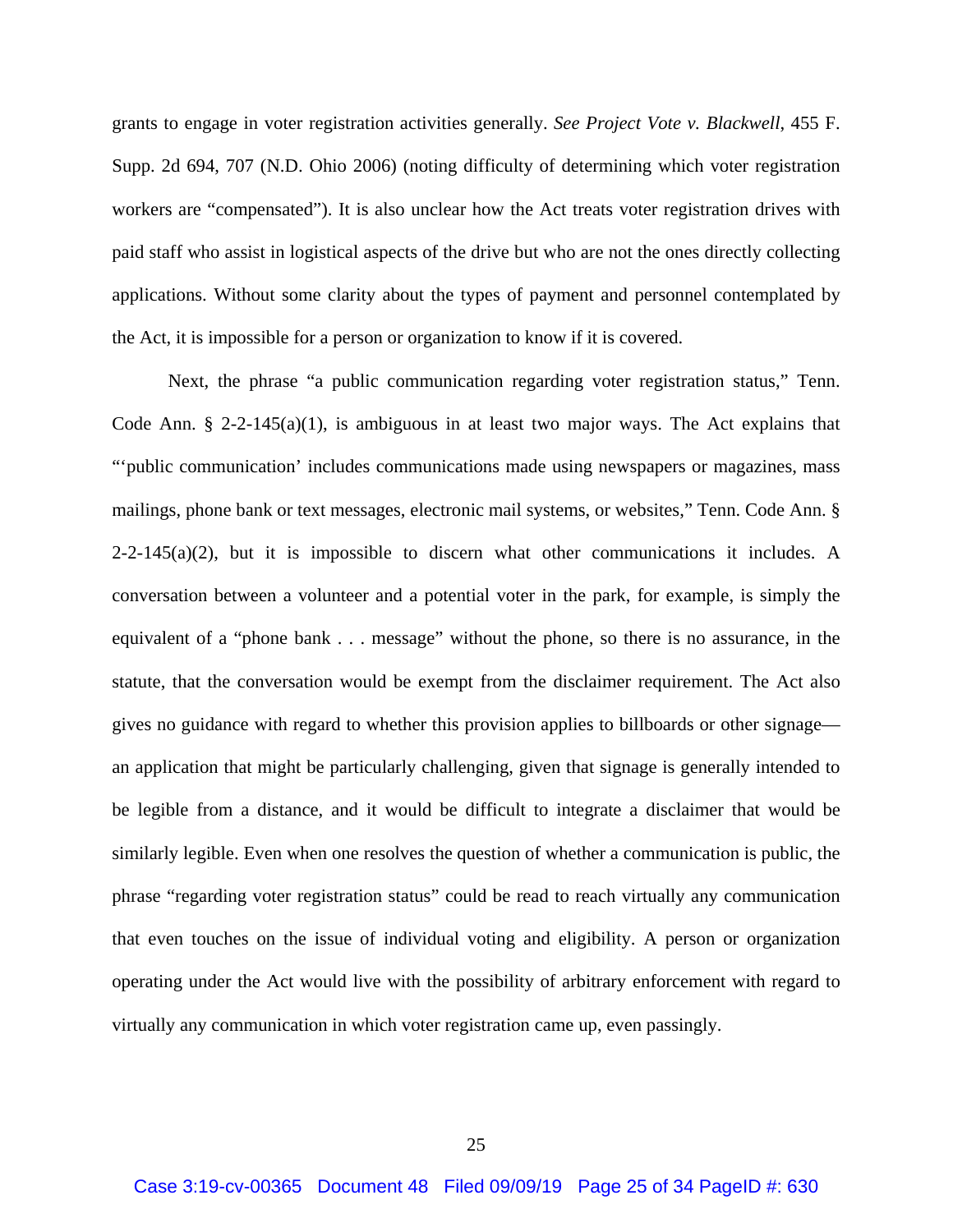The plaintiffs' argument with regard to the Act's use of the phrase "incomplete voter registration application," in contrast, is less immediately persuasive. The Act defines that term to refer to an application that "lacks the applicant's name, residential address, date of birth, declaration of eligibility, or signature." Tenn. Code Ann. § 2-2-143(b). The plaintiffs point out that an application that contains merely *erroneous* information could be said to "lack[] the applicant's" information, in that, for example, an application filled out by John Jones under the name "Steve Smith" does, technically, lack the name "John Jones." The court doubts that Tennessee courts would construe the Act in that way, given that doing so would result in a statute that punished people for turning in forms that they could not possibly have known were defective. A more natural reading of the language would be to conclude that an application only "lacks" a type of information if it does not provide information of that type at all—in other words, that the field has been left blank.<sup>7</sup>

Similarly, while the term "completed" may be unclear in isolation, the Act provides guidance about when forms are subject to the 10-day turn-in requirement by stating that "[a] person or organization who collects an application that only contains a name or initial is not required to file the application with the election commission." Tenn. Code Ann. § 2-2-143(b). By explicitly excepting one type of especially insufficient form, the Act strongly implies that forms that contain *more than* "only a name or initial" must be turned in. *See SunTrust Bank v. Burke*, 491 S.W.3d 693, 697 (Tenn. Ct. App. 2015) (noting that Tennessee courts generally follow the rule of statutory construction that "the expression of one thing implies the exclusion of others") (citing *Rich v. Tenn. Bd. of Medical Examiners*, 350 S.W.3d 919, 927 (Tenn. 2011)). Moreover,

 $7$  The plaintiffs cite legislative history to the effect that some members of the General Assembly originally intended for the civil penalty provision to refer to "deficient," rather than "incomplete," forms. (Docket No. 1 ¶¶ 48–50.) If anything, though, that legislative history would suggest that the General Assembly considered and rejected that standard.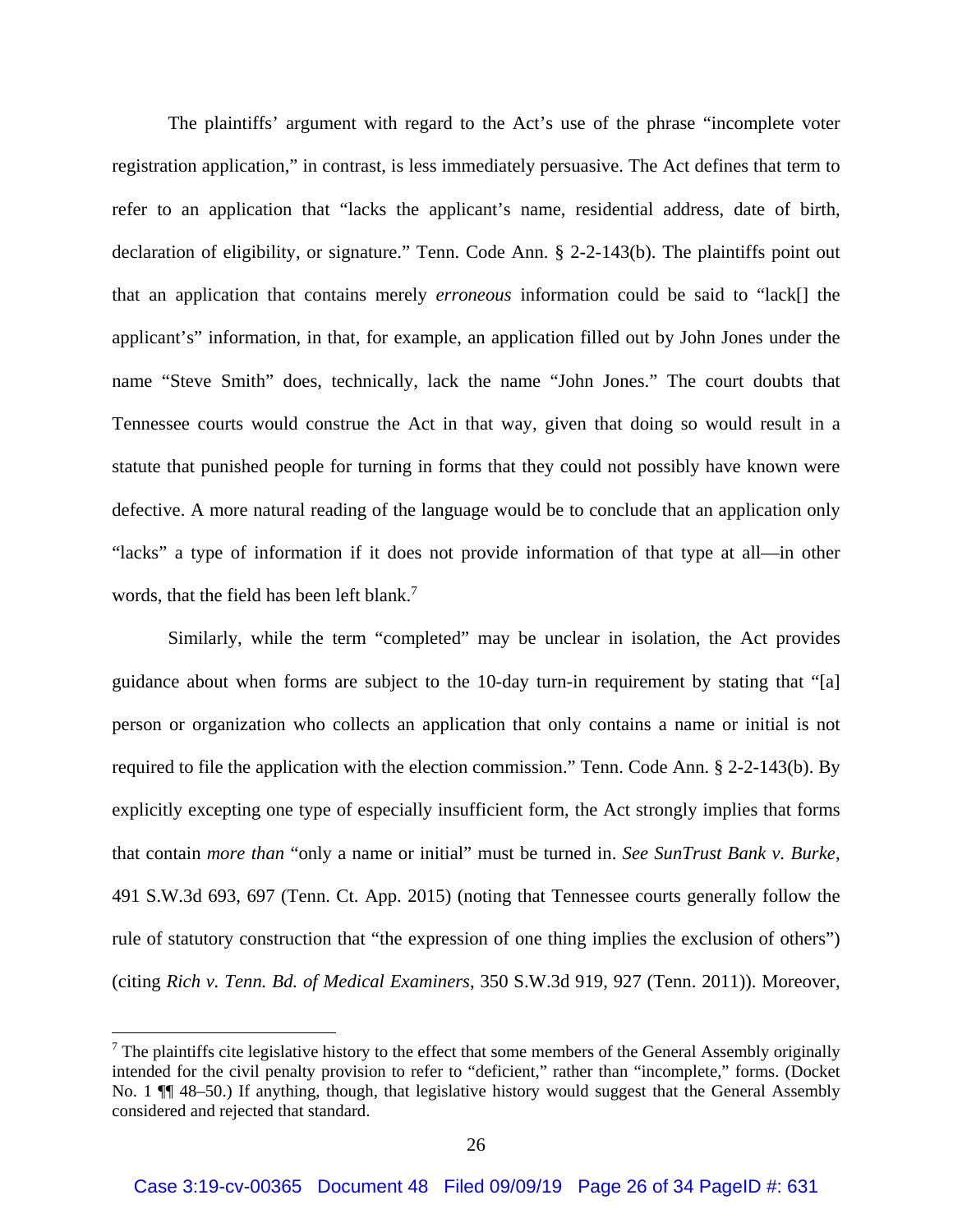an interpretation of the Act that would allow a party to simply refuse to turn in a form that a prospective voter believed to have been complete would arguably conflict with other parts of the election code and could pose a serious risk of disenfranchisement. The election code makes it a misdemeanor to prevent a person from exercising his rights under the state's election laws. *See* Tenn. Code Ann. § 2-19-103. Refusing to turn in a form that represents a good-faith effort to register to vote, merely because the form lacks some minor but necessary piece of information, would arguably violate that provision by obstructing the applicant's attempt to register. Moreover, a person who fills out an incomplete form and believes herself to have completed the steps necessary to become registered is undoubtedly better off if the form is submitted rather than not submitted. Federal law requires election officials to inform applicants of the disposition of their applications, 52 U.S.C. § 20507(a)(2), meaning that a prospective voter will, at the very least, be informed of the form's rejection and have another chance to register. If a form is never submitted, however, the applicant is likely to assume, incorrectly, that she has been registered to vote. The most natural interpretation of the Act, therefore, is that a party must turn in at least all forms that represent or appear to represent a good-faith effort to register, with the exception of forms containing only a name or initial.

Nevertheless, it would be premature to dismiss the aspects of Count I involving incompleteness or completeness of applications at this juncture. Election administration is a specialized field, and the plaintiffs have alleged, for example, that "incomplete" has sometimes been broadly construed in the manner that they suggest. The plaintiffs have similarly alleged that genuine ambiguity exists, in context, around the use of the term "completed." The court, accordingly, could benefit from an evidentiary record regarding the use of those terms in the field of election administration and will not dismiss any aspects of Count I at this stage.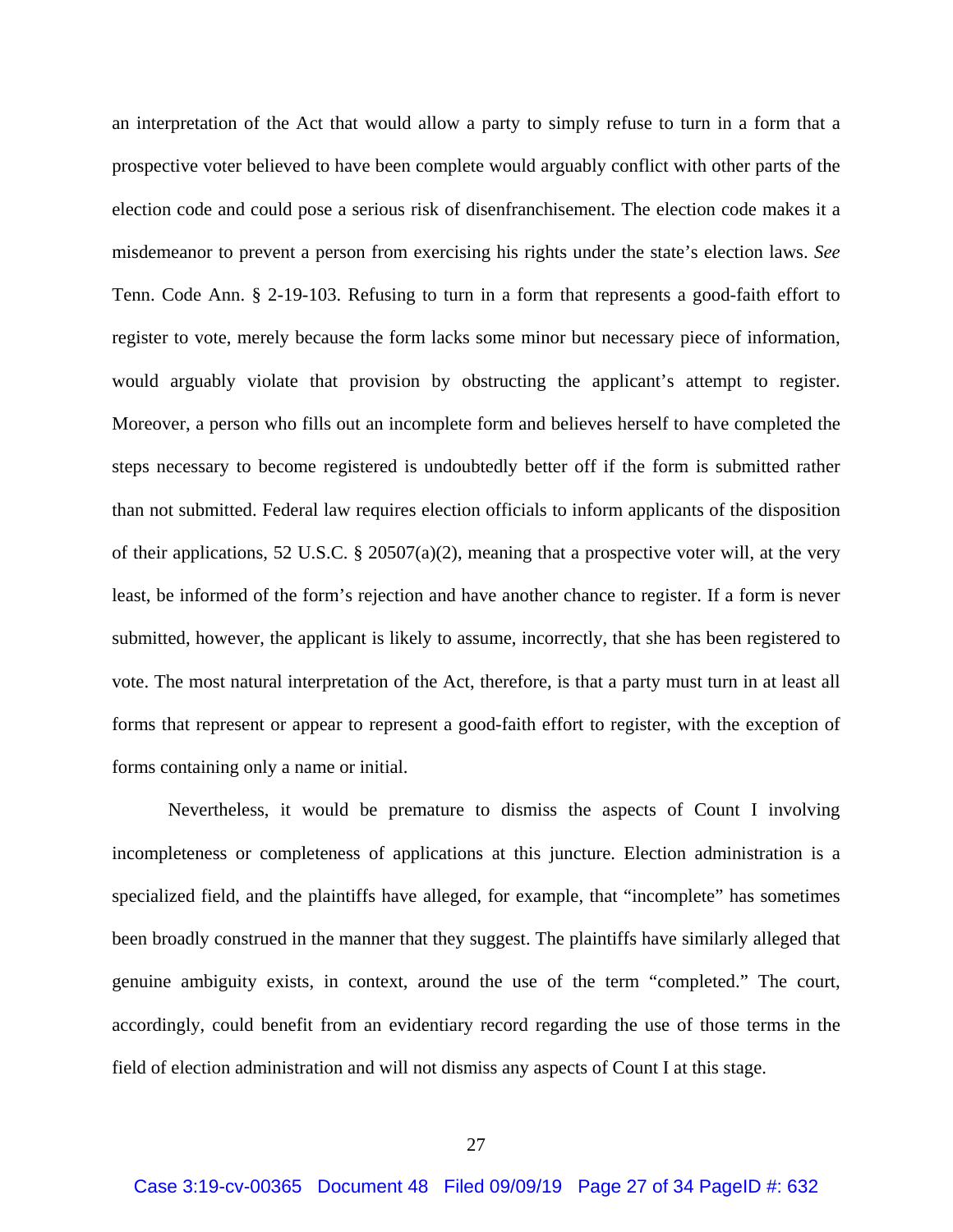## **B. Election-Related Speech and Association (Counts II & IV)**

 Count II challenges the Act based on its burdens on the First Amendment rights of speech and association. (Docket No. 1 ¶¶ 75–78.) Count IV challenges it based on its burdens on the right to vote. (*Id.* ¶¶ 85–93.) The defendants, in their briefing, advance no substantive defense of the constitutionality of the Act with regard to either challenge. Rather, they make two arguments: (1) that the plaintiffs have failed to "identify the First Amendment right they claim the Act allegedly infringes" and (2) that the plaintiffs are supposedly inappropriate parties for raising these claims because they cannot assert the First Amendment or voting rights of their employees or members. (Docket No. 22 at 15, 19.) Neither argument is persuasive.

 "[T]he First Amendment safeguards an individual's right to participate in the public debate through political expression and political association." *McCutcheon v. Fed. Election Comm'n*, 572 U.S. 185, 203 (2014) (citing *Buckley v. Valeo*, 424 U.S. 1, 15 (1976)). As the plaintiffs write in the third paragraph of their Complaint, "the collection and submission of voter registration drives is intertwined with *speech* and *association*" and therefore "comes within the protections of the First Amendment." (Docket No. 1 ¶ 3 (quoting *League of Women Voters of Fla. v. Cobb*, 447 F. Supp. 2d 1314, 1334 (S.D. Fla. 2006) (emphasis added)). It is, therefore, simply not true that the defendants are being, as they write, "required to guess which [First Amendment right] applies [and] answer whether the Act violates an unidentified right." (Docket No. 22 at 15.) The plaintiffs seek to vindicate the rights of free speech and association, $8$  just as

<sup>&</sup>lt;sup>8</sup> The term "association" does not appear in the text of the First Amendment itself, but the Amendment has long been recognized to reach, by extension from the rights specifically enumerated, "the right to associate for the purpose of speaking." *Hartwell v. Houghton Lake Cmty. Sch.*, 755 F. App'x 474, 477 (6th Cir. 2018) (quoting *Rumsfeld v. Forum for Acad. & Inst'l Rights, Inc.*, 547 U.S. 47, 68 (2006)).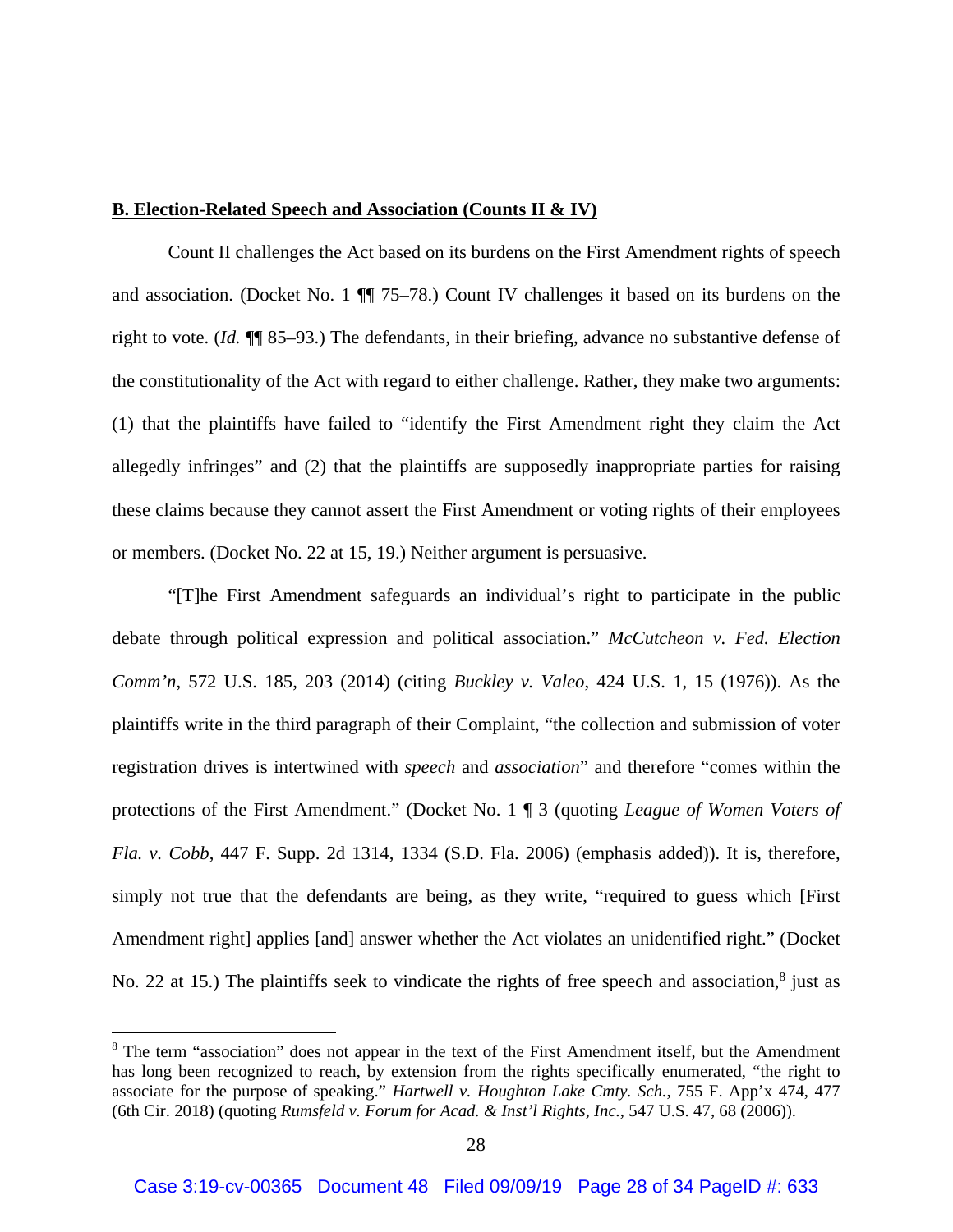they said. The court is, frankly, skeptical that there would have been much mystery about that question, regardless of whether the plaintiffs had been more explicit, but, in any event, the plaintiffs saved the defendants any guessing. The argument that they have insufficiently identified the rights at issue is, therefore, baseless.

 The defendants argue next that the plaintiffs' claims should fail because they do not have standing to challenge the Act on behalf of their employees or of prospective voters, whose rights the plaintiffs cite in their statements of Count II and Count IV. The courts have recognized that, in some situations, an organization can bring suit based on injuries suffered by its individual members. Specifically, "[a]n association has standing to bring suit on behalf of its members when [1] its members would otherwise have standing to sue in their own right, [2] the interests at stake are germane to the organization's purpose, and [3] neither the claim [brought] nor the relief requested requires the participation of individual members in the lawsuit." *Waskul v. Washtenaw Cty. Cmty. Mental Health*, 900 F.3d 250, 254–55 (6th Cir. 2018) (quoting *Friends of the Earth, Inc. v. Laidlaw Envtl. Servs., Inc.*, 528 U.S. 167, 181 (2000)). The Complaint provides limited detail with regard to the relationships between the various organizations and their respective voter registration workers, so it is not clear which, if any, of the plaintiffs could rely on associational standing to vindicate those people's individual injuries.

 As the plaintiffs point out, however, this issue is ultimately beside the point. Counts II and IV assert violations to the First Amendment rights of the organizations themselves, in addition to any individual rights. The defendants have identified no reason why the plaintiffs are unable to assert their own First Amendment rights of speech and association related to voting and elections, nor have the defendants identified any way in which the substantive inquiry for determining the constitutionality of the Act would be any different, depending on whether they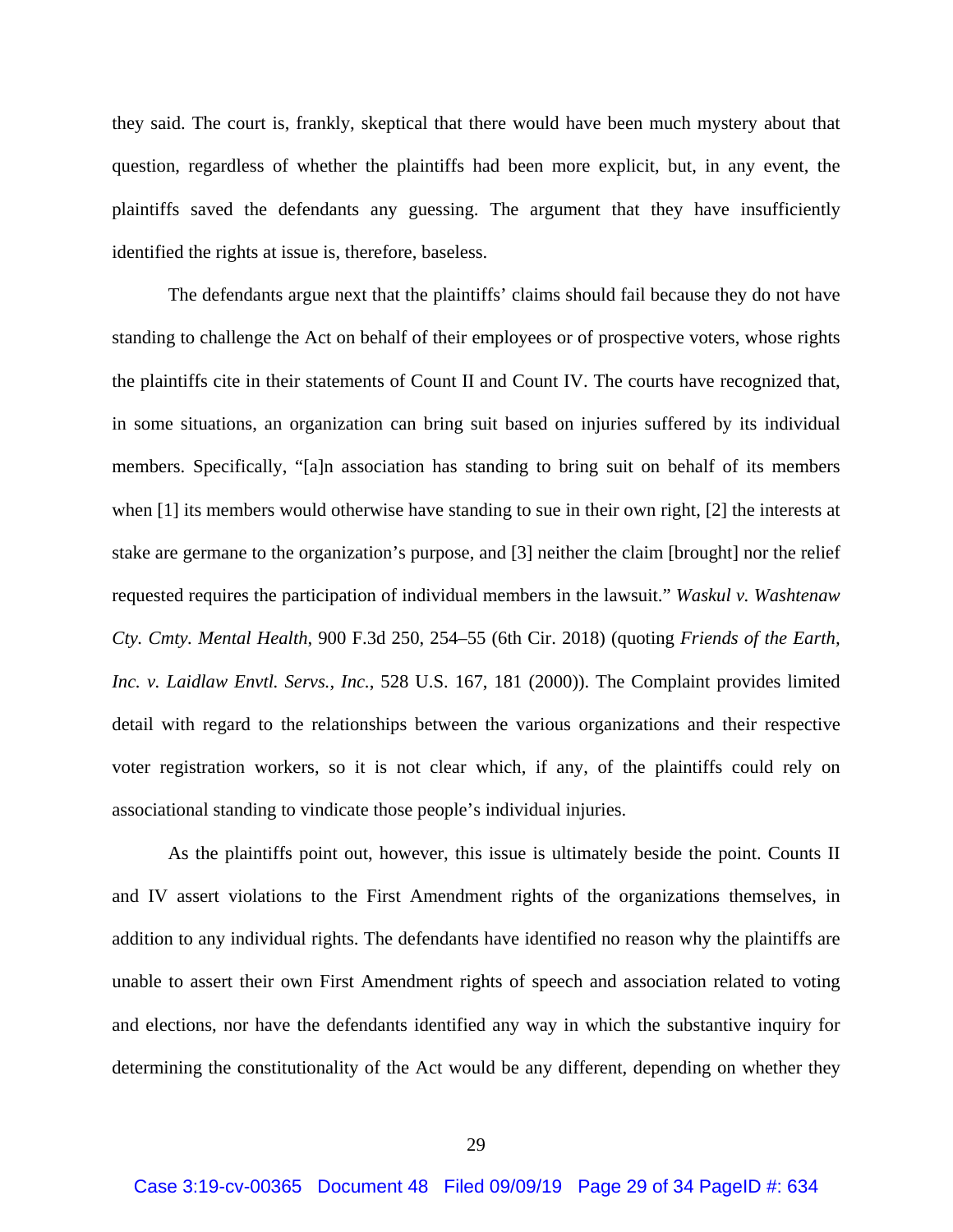were suing solely based on their organizational rights or also based on members' individual rights. The court, accordingly, will not dismiss Count II or Count IV. The defendants' having raised no substantive objection to either claim, the court will allow those claims to proceed.<sup>9</sup>

### **C. Count III**

 Count III alleges that the disclaimer requirements of Tenn. Code Ann. § 2-2-145 amount to government-mandated speech that serves no compelling or legitimate governmental function, in violation of the First Amendment. The defendants argue that the disclaimer requirements should be upheld under rational basis review, because they govern only "factual, commercial speech," and the disclaimer requirements are rationally related to the government's interest in ensuring that prospective voters are fully informed about the nature of the entities with which they are dealing. (Docket No. 22 at 15.) The plaintiffs respond that the defendants have misidentified the appropriate standard for reviewing the Act and that it should instead be evaluated pursuant to the standard for evaluating government-compelled speech on political matters.

 The attempt to classify the plaintiffs' speech as commercial is certainly novel. "Commercial speech" has been "narrowly defined by the Supreme Court" as "'expression related solely to the economic interests of the speaker and its audience' or 'speech proposing a commercial transaction.'" *Karhani v. Meijer*, 270 F. Supp. 2d 926, 931 (E.D. Mich. 2003) (quoting *Cent. Hudson Gas & Elec. Corp. v. Pub. Serv. Comm'n of N.Y.*, 447 U.S. 557, 561 (1980); citing *Va. State Bd. of Pharmacy v. Va. Citizens Consumer Council, Inc.*, 425 U.S. 748, 762 (1976) (intermediary citations omitted)). The Act, in contrast, requires disclaimers attached to all "public communication[s] regarding voter registration status made by a political committee

<sup>&</sup>lt;sup>9</sup> The same defendants have raised a more substantive response to similar claims in another challenge to the Act, *League of Women Voters of Tennessee v. Hargett*, Docket No. 3:19-cv-385 (M.D. Tenn.). The court addresses those substantive arguments on the docket of that case.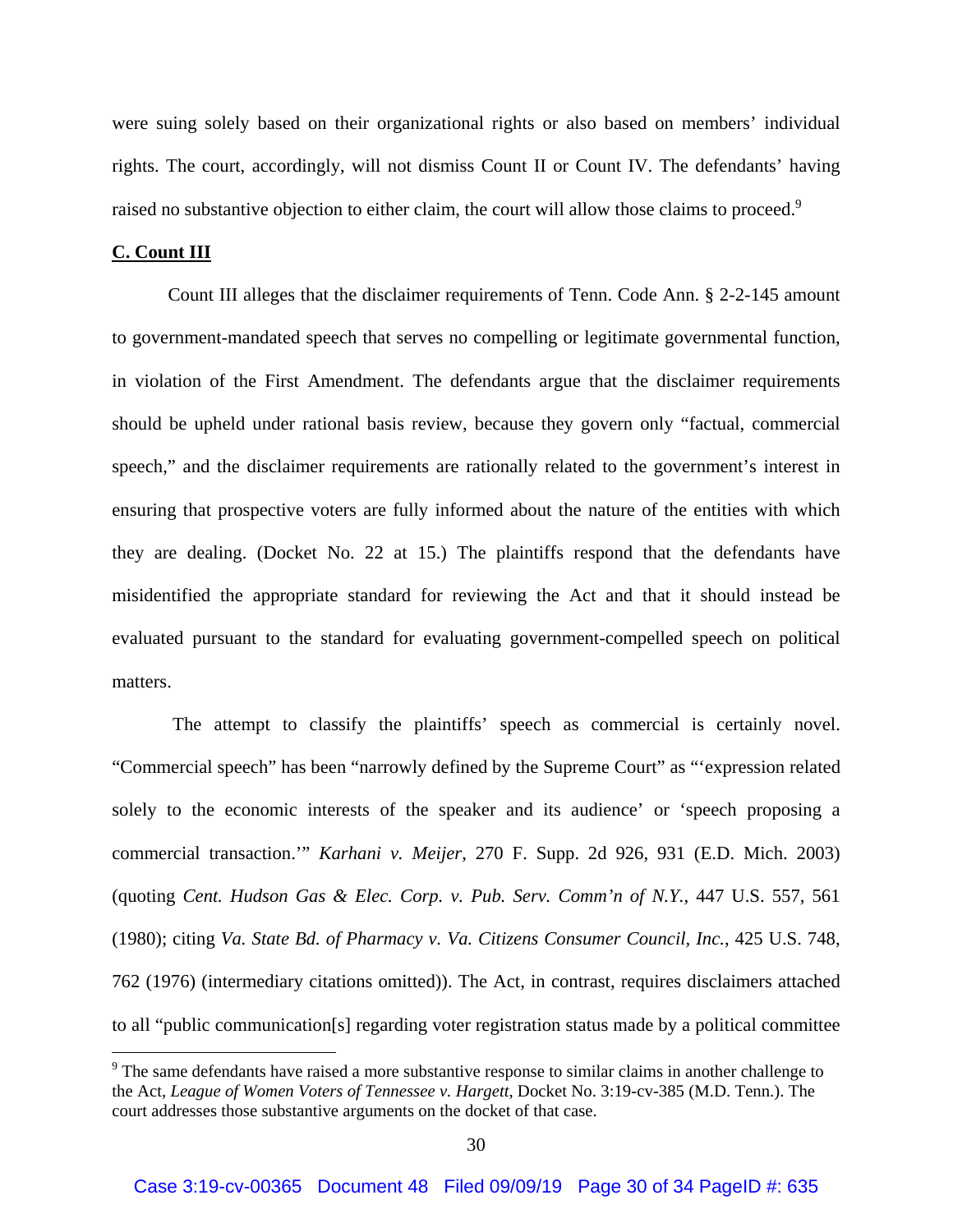or organization"—that is, political, noncommercial speech on an issue of significant public concern. Tenn. Code Ann. § 2-2-145(a). The defendants' argument, as far as the court can tell, seems to be that communications about voter registration status are, in some sense, 'commercially' advertising the participation in elections, which the First Amendment should treat no differently than an advertisement for shoes or hamburgers.

It is not entirely clear that the defendants themselves even consider their "commercial speech" argument colorable, as the phrase appears nowhere in their Reply, despite the fact that the rest of their argument on Count III is unchanged. (*See* Docket No. 33 *passim*.) In any event, political speech regarding voter registration is not commercial speech for First Amendment purposes. The case on which the defendants chiefly rely in support of their argument, *Discount Tobacco City & Lottery, Inc. v. United States*, 674 F.3d 509 (6th Cir. 2012), is, therefore, inapposite. The Sixth Circuit in *Discount Tobacco City* expressly premised its reasoning on the conclusion that the challenged law regulated only commercial speech, leaving the plaintiffs' "ability to make 'direct comments on public issues' . . . untouched." *Id.* at 533 (quoting *San Francisco Arts & Athletics, Inc. v. U.S. Olympic Comm.*, 483 U.S. 522, 537 n.15) (1987)). *Discount Tobacco City*, therefore, does not provide the appropriate standard for considering Count III.

 "The First Amendment guarantees 'freedom of speech,' a term necessarily comprising the decision of both what to say and what *not* to say*." Riley*, 487 U.S. at 796–97. A law that "compel[s] individuals to speak a particular message" by following a "government-drafted script" that "alte<sup>[rs]</sup> the content of [their] speech" is a "content-based regulation of speech" and, therefore, "presumptively unconstitutional." *Nat'l Inst. of Family & Life Advocates v. Becerra*, 138 S. Ct. 2361, 2371 (2018) (quoting *Riley*, 487 U.S. at 795; *Reed v. Town of Gilbert, Ariz*., 135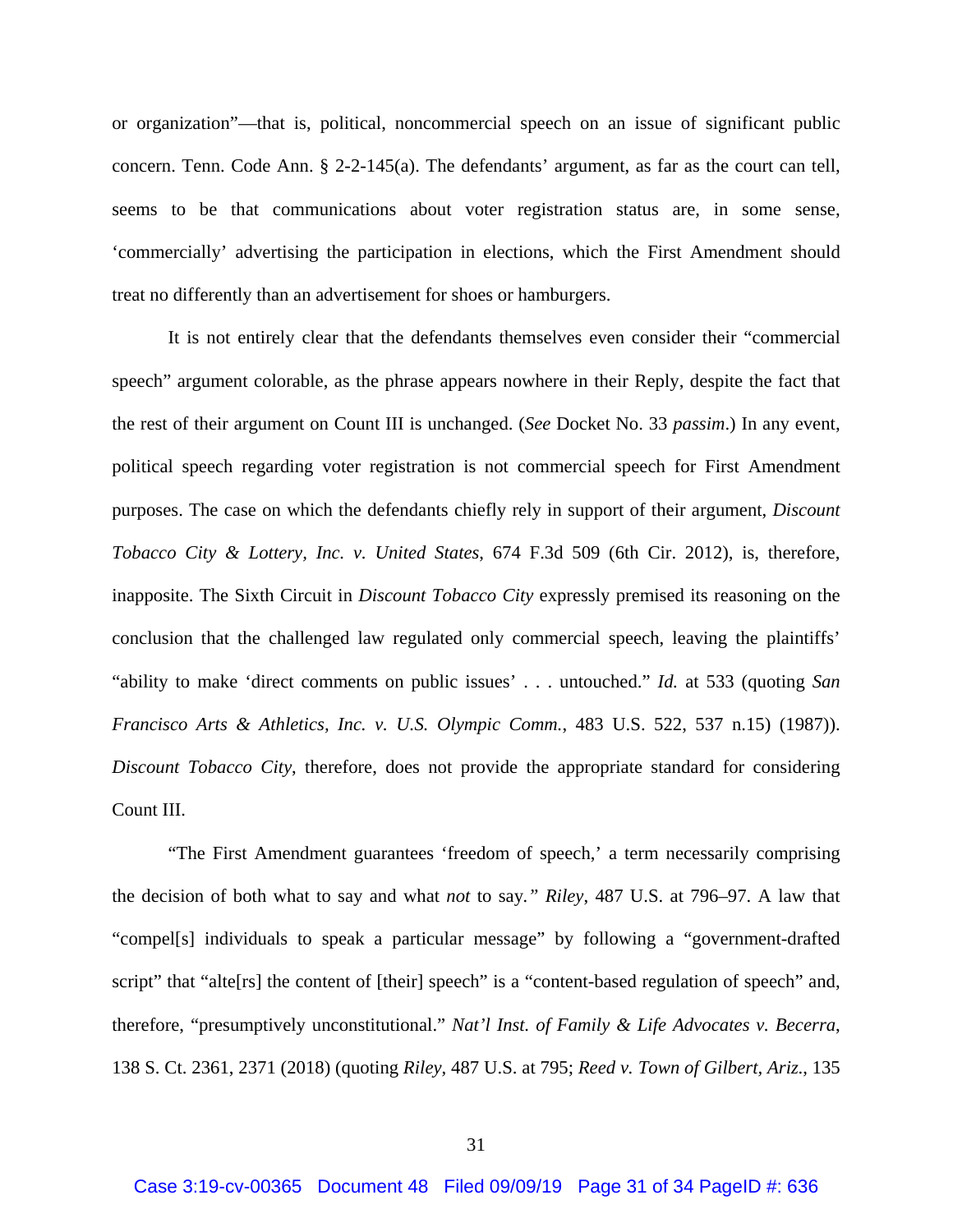S. Ct. 2218, 2226 (2015)). Such laws "may be justified only if the government proves that they are narrowly tailored to serve compelling state interests." *Id.* (citing *Reed*, 135 S. Ct. at 2226). The defendants make little, if any, argument that the Act's disclaimer requirements meet this standard, particularly for the purposes of a motion to dismiss. The defendants posit that voters may be confused about whether regulated parties are affiliated with the Tennessee Secretary of State. In order for a compelled disclosure to pass constitutional muster, however, it must "remedy a harm that is," at the very least, "'potentially real[,] not purely hypothetical.'" *Id.* at 2377 (quoting *Ibanez v. Fla. Dep't of Bus. & Prof'l Regulation*, 512 U.S. 136, 146 (1994)). If the defendants have evidence that the public is actually confused about whether private voter registration drives are performed by the Secretary of State *and* actually harmed by that confusion, then the defendants will be free to present that evidence at a later juncture. At this stage, however, the plaintiffs have pleaded a plausible claim that the disclaimer requirements are not directed at any compelling government interest.

 Even if the defendants can establish that the disclaimers required by the Act are directed at a real problem, moreover, there is reason to doubt that the Act is appropriately tailored to that problem. The government's "simple interest in providing voters with additional relevant information does not justify a state requirement that a [speaker] make statements or disclosures she would otherwise omit." *McIntyre*, 514 U.S. at 348. If the state is concerned that the public is insufficiently informed or misinformed, then "more benign and narrowly tailored options are available" than compelled speech. *Riley*, 487 U.S. at 800. For example, the state could "communicate the desired information to the public" itself through a public awareness campaign. *Id.* If the Tennessee Department of State is concerned that the public is confused about its role in voter registration, it is free to communicate with the public of its own accord.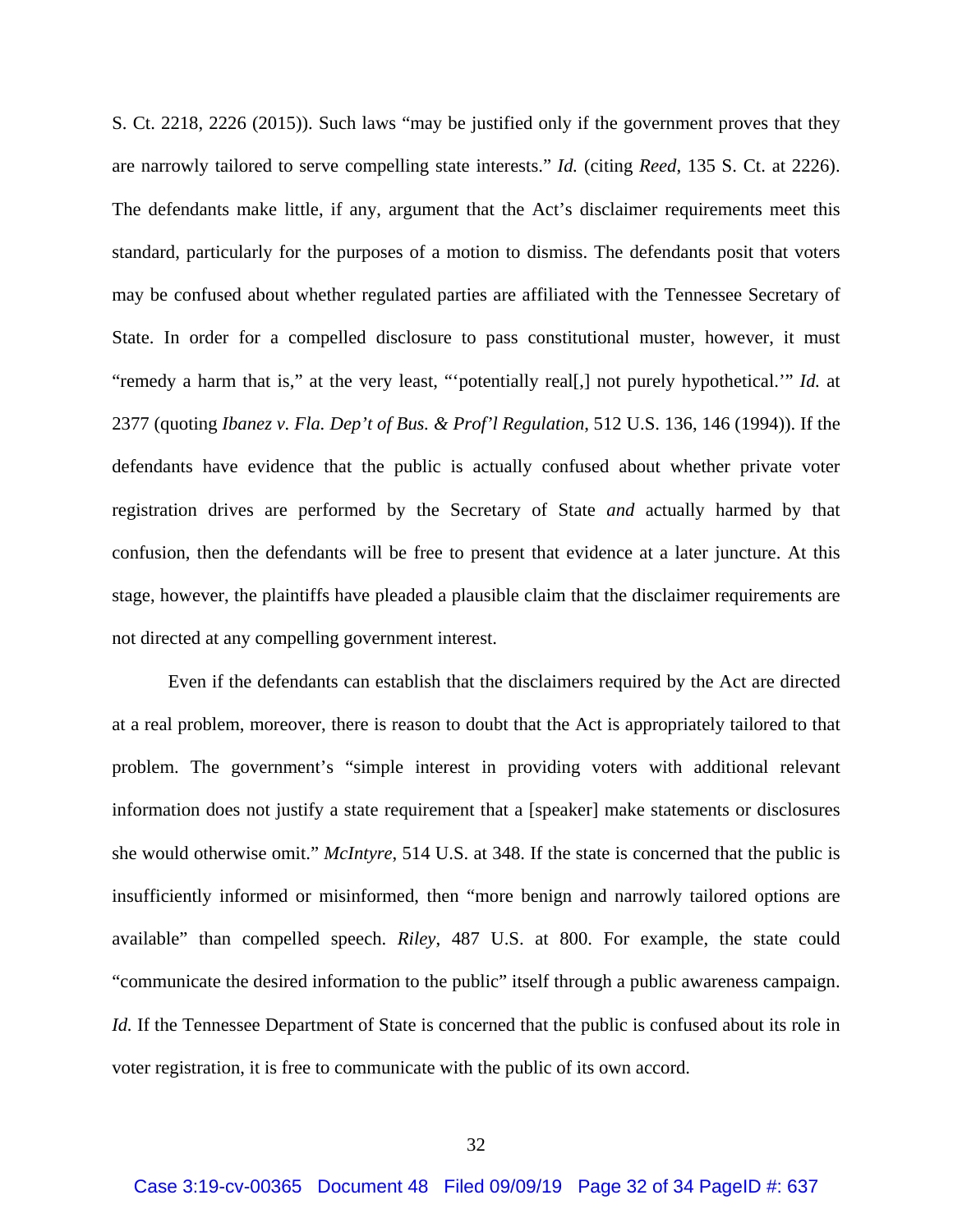Finally, even if one accepts that the government's purpose is compelling *and* that disclaimers are an appropriate tool for furthering that purpose, the plaintiffs have raised persuasive objections to the tailoring of the particular disclaimer requirements in the Act. For example, the disclaimer requirement reaches all "public communication regarding voter registration status made by a political committee or organization," not merely any particular subset of communications that is actually likely to result in public confusion. Tenn. Code Ann. §  $2-19-145(a)$ . This requirement, as written, would reach any number of wholly innocuous communications, including communications that, based on their content, present no threat of confusion whatsoever with regard to whether the government is involved.

Moreover, the requirement that the disclaimers be "conspicuous and prominently placed" in a way that is not "difficult to read or hear" and cannot "be easily overlooked," Tenn. Code Ann. § 2-19-145(d), read literally, sets an almost impossible standard. If, for example, an organization operates a website that includes multiple pages, it is unclear what form of disclaimer would be sufficiently prominent. For example, a disclaimer only on the site's main page would be missed by anyone who came to the site by a link to another page. Another option would be to place the disclaimer at the bottom of every page, like a copyright notice. That placement, however, could be "easily overlooked." The organization, lacking a good option, might force every user that accesses its site to acknowledge the disclaimer before going further. Even then, though, it is probably true, as a factual matter, that a user could "easily overlook" the disclaimer, just as users routinely skip quickly past terms of service and end user license agreements to get to the information and features they want in other websites and applications. People, particularly those living in a media environment that inundates them with information, are very good at overlooking things. Requiring a disclaimer that is incapable of being "easily